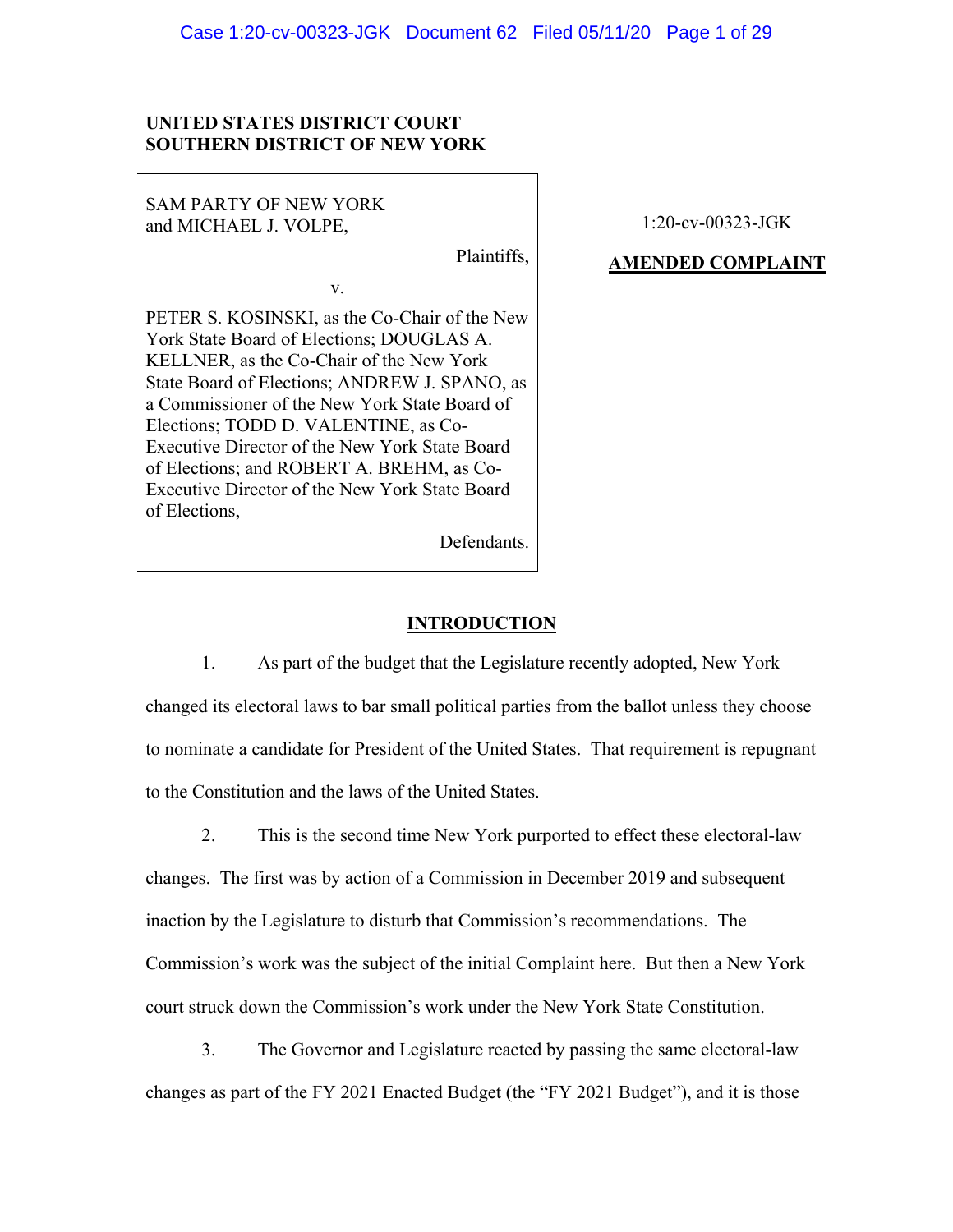#### Case 1:20-cv-00323-JGK Document 62 Filed 05/11/20 Page 2 of 29

reinstituted laws that are the subject of this Amended Complaint. As part of that legislative packet, they created the New York State Public Campaign Finance Board ("PCFB"). The Defendants here are the co-chairs, co-executive directors, and a commissioner of the New York State Board of Elections, sued in their official capacities. As of July 1, 2020, three Defendants are slated to become members of the PCFB.

4. Plaintiff SAM Party of New York is a recognized political "party" under New York law that focuses on nominating candidates for village, town, county, regional, and statewide office. SAM believes that our electoral system is broken and that the two main political parties are focused solely on defeating each other, rather than serving the people. SAM, an abbreviation for the "Serve America Movement," wants to offer New York voters a better choice: a party that prizes accountability, transparency, electoral reform, and data-driven decision-making. The SAM Party of New York has already achieved considerable success in its short history, earning "party" status for four years under the then-existing laws by getting more than 50,000 votes for governor in the 2018 election. It then nominated more than 100 candidates for local offices in 2019, with more than 50 of those candidates winning their elections.

5. Because of the change to the ballot-access laws, the SAM Party of New York will lose its "party" status after the November 2020 election, solely because it will not run a candidate for President in that race. It brings this action to declare New York's Presidential-vote requirement unconstitutional as applied to the SAM Party of New York and to enjoin its enforcement against the SAM Party of New York.

#### **THE PARTIES**

6. Plaintiff SAM Party of New York is a recognized political "party" under New York law. As a result, it is entitled to be on the ballot in New York for a four-year

- 2 -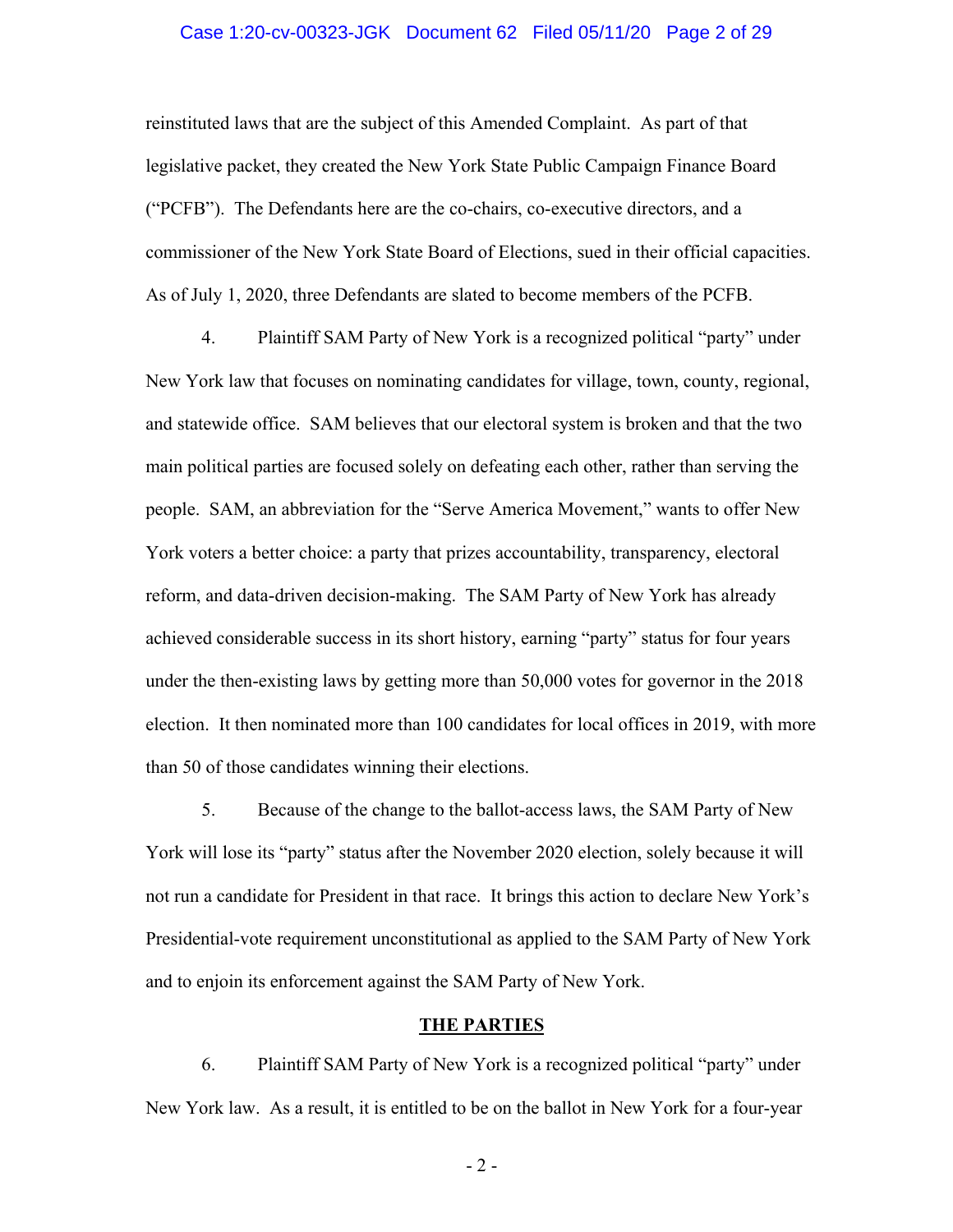### Case 1:20-cv-00323-JGK Document 62 Filed 05/11/20 Page 3 of 29

period beginning with the 2018 Gubernatorial election and to enjoy the benefits and the campaign-finance rights available to a recognized "party."

7. Plaintiff Michael J. Volpe is the Chairman and a registered member of Plaintiff SAM Party of New York, and was its candidate for Lieutenant Governor of New York in 2018. He is a registered voter in the State of New York, and resides in Westchester County.

8. Defendant Peter S. Kosinski is a Co-Chair of the New York State Board of Elections. He is sued in his official capacity. The New York State Board of Elections is an agency within the Executive Department of the State and is responsible for administering and enforcing all laws relating to elections in New York State. As of July 1, 2020, Mr. Kosinski is scheduled to become a member of the PCFB. The PCFB, created within the Board of Elections as part of the FY 2021 Budget, will be responsible for administering the laws challenged in this Amended Complaint.

9. Defendant Douglas A. Kellner is a Co-Chair of the New York State Board of Elections. He is sued in his official capacity. As of July 1, 2020, Mr. Kellner is scheduled to become a member of the PCFB.

10. Defendant Andrew J. Spano is a Commissioner of the New York State Board of Elections. He is sued in his official capacity. As of July 1, 2020, Mr. Spano is scheduled to become a member of the PCFB.

11. The position of the fourth Commissioner of the New York State Board of Elections is currently vacant. Plaintiffs anticipate amending to name the fourth Commissioner if one is appointed, and anticipate suing that person in his or her official capacity as a Commissioner of the New York State Board of Elections.

- 3 -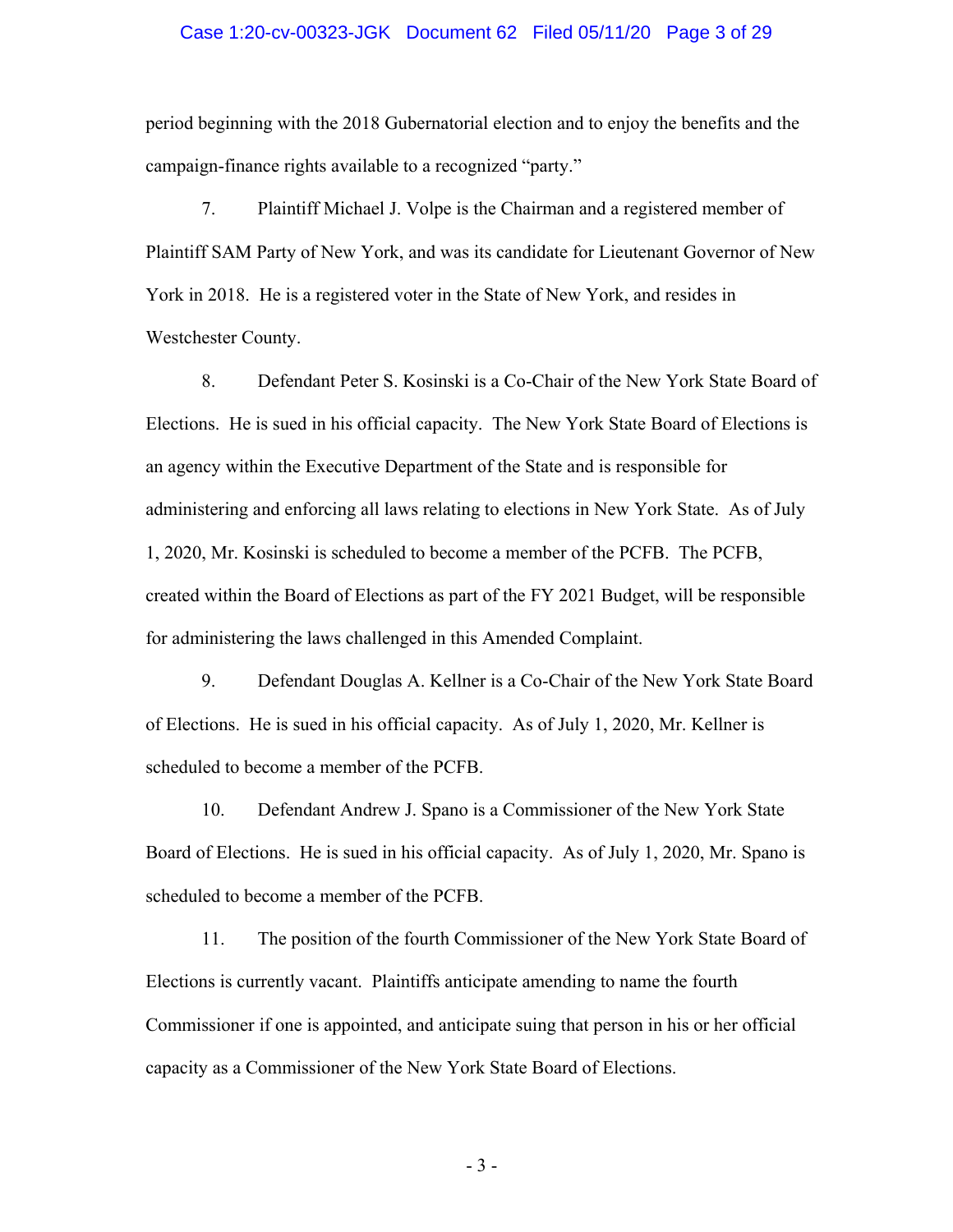12. Defendant Todd D. Valentine is a Co-Executive Director of the New York State Board of Elections. He is sued in his official capacity.

13. Defendant Robert A. Brehm is a Co-Executive Director of the New York State Board of Elections. He is sued in his official capacity.

### **JURISDICTION AND VENUE**

14. This case arises under the Constitution and the laws of the United States. This Court has subject matter jurisdiction over this action pursuant to 28 U.S.C. §§ 1331 and 1343. This Court is empowered to grant declaratory and injunctive relief pursuant to 28 U.S.C. §§ 2201 and 2202.

15. This Court has personal jurisdiction over each Defendant. Each of the Defendants is sued in his or her official capacity as an officer or agent of the government of the State of New York. Furthermore, on information and belief, each of the Defendants resides in the State of New York.

16. Venue properly lies in this Court under 28 U.S.C. § 1391(b)(2). The New York State Campaign Finance Review Commission held four public hearings and meetings within this district, and 61 SAM Party of New York candidates ran for offices within this district in the November 2019 election. If the SAM Party of New York loses its party status, it will feel the impact of that loss in this district in future elections. Therefore, a substantial part of the events giving rise to the claims occurred in this district.

### **STATEMENT OF FACTS**

17. The SAM Party of New York believes that the American political system today is driven by ideology and party loyalty, at the expense of compromise and problem solving, and fails to respond to the will and needs of the people. It believes that

- 4 -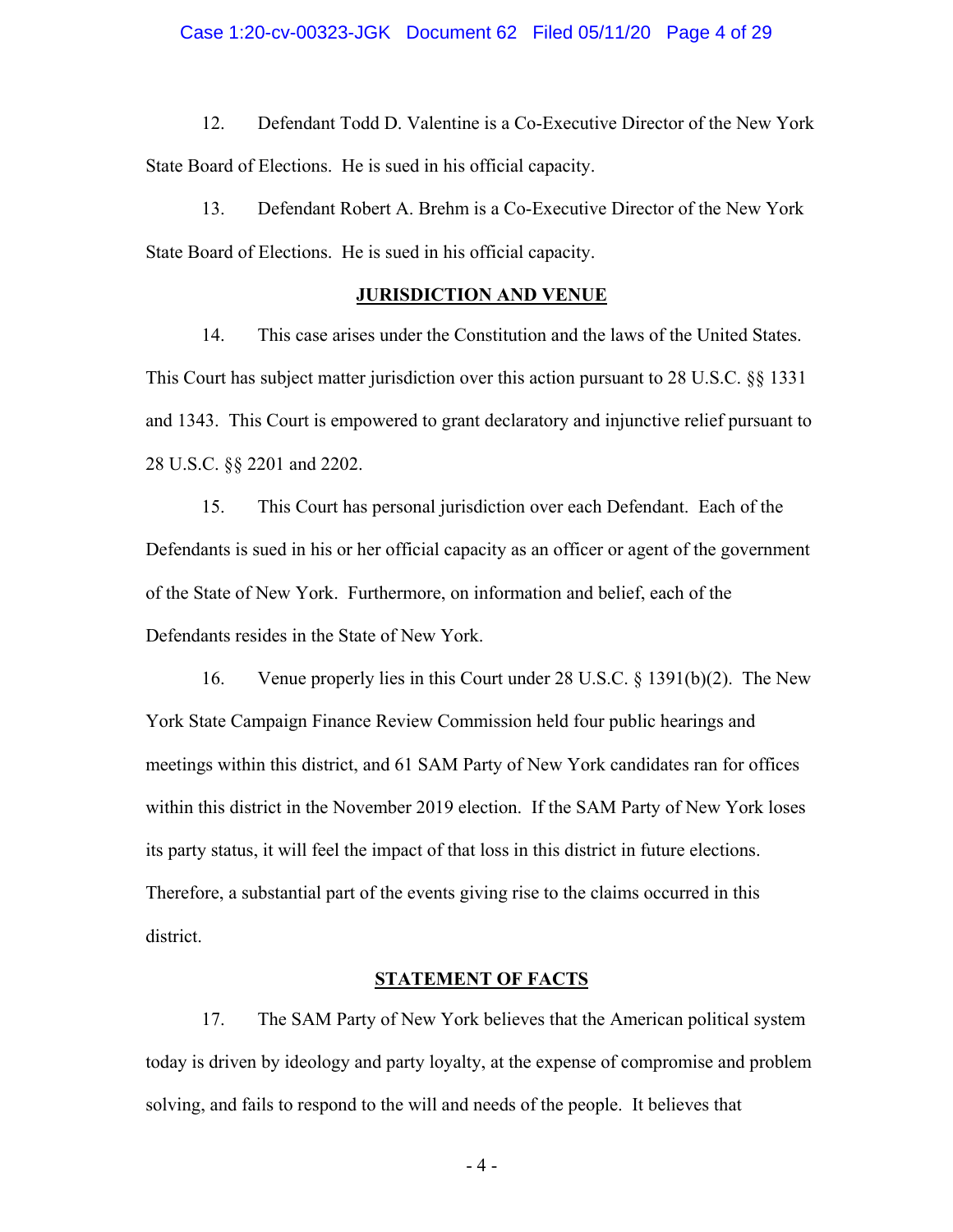### Case 1:20-cv-00323-JGK Document 62 Filed 05/11/20 Page 5 of 29

adherence to a rigid ideological spectrum will not produce the common-sense, consensusdriven solutions that are necessary to solve the problems of the  $21<sup>st</sup>$  century and that fully reflect America's rich diversity of beliefs and opinions.

18. Studies report that two-thirds of Americans agree that neither major political party represents their needs or interests. Americans have been told to think of politics on a single axis from left to right, blue to red, liberal to conservative. The SAM Party of New York believes that this mode of thinking divides Americans, fosters tribalism, and precludes real, practical change from being enacted.

19. The SAM Party of New York represents a different model for a political party. It is a candidate-oriented political party, not an issue-oriented party. It empowers leaders to solve problems without requiring adherence to ideology. *Process* is the SAM Party of New York platform.

20. The SAM Party of New York believes that candidates and elected officials should commit themselves to objectively verifiable standards of transparency and accountability, to the support of fundamental electoral reforms that will increase electoral competition and voter participation, and to the support of forging consensusdriven, common-sense solutions to the problems that matter the most to the most people.

21. To that end, the SAM Party of New York assesses politicians on four axes, or "pillars": transparency, accountability, electoral reform, and problem solving, and has developed a scorecard so that voters can make that assessment for themselves.

22. For example, in assessing transparency the SAM Party of New York asks—and proposes that voters ask—whether the candidate, if elected, will "disclose online all calendars of the elected official and senior staff and the occurrence of and

- 5 -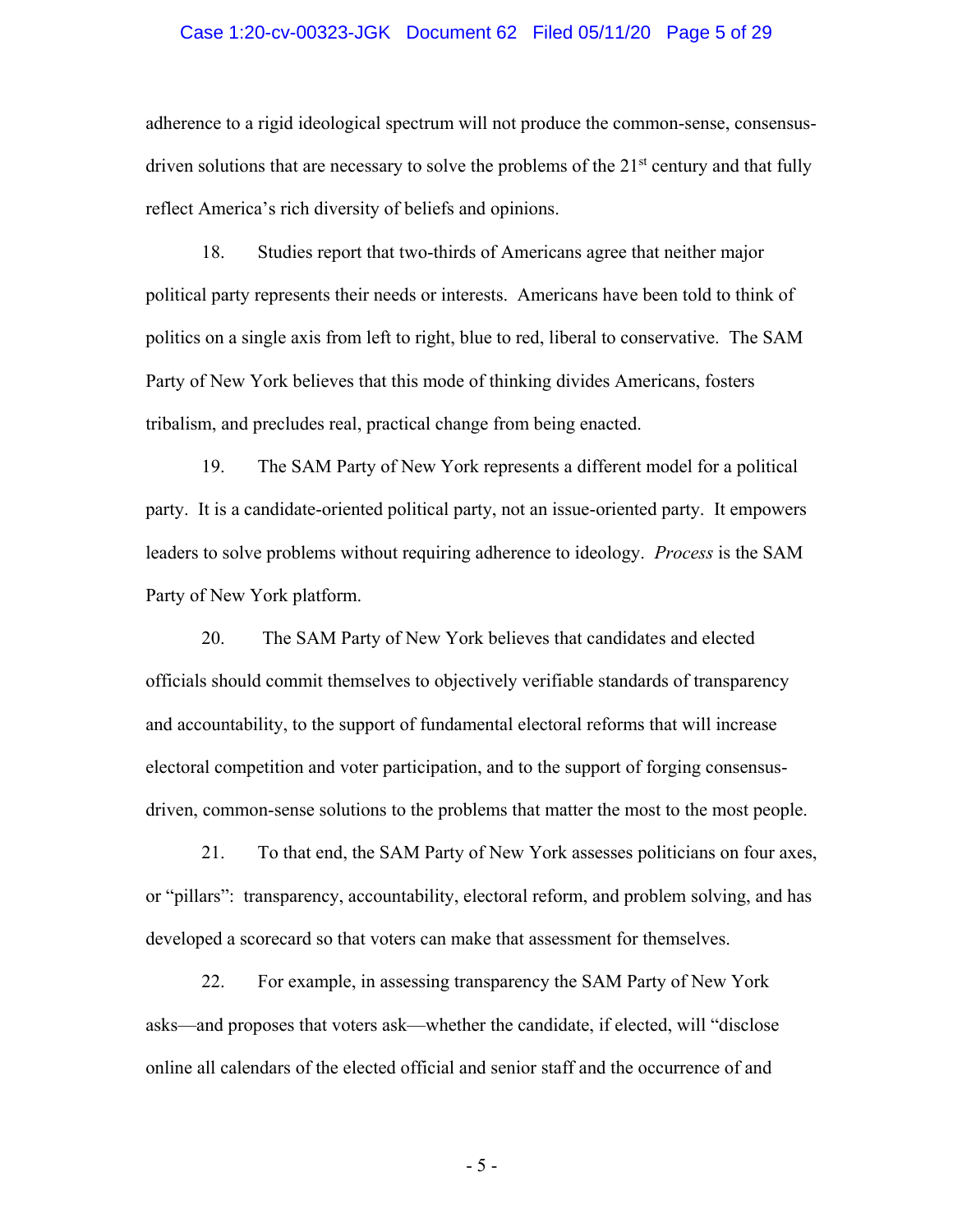### Case 1:20-cv-00323-JGK Document 62 Filed 05/11/20 Page 6 of 29

participants in all non-personal meetings or calls related to the official's duties." *Our Platform*, SAM, https://joinsam.org/our-platform (last visited April 16, 2020). Likewise, it asks whether, once elected, the official will "disclose online all personal business and professional conflict of interests for the elected official or for any member of his/her immediate family." *Id*.

23. In assessing accountability, the SAM Party of New York asks whether, once elected, the official will (a) "hold regular constituent engagement sessions through scheduled office hours, town halls and candidate availability sessions" no fewer than four times a month, (b) "disclose online and explain all substantive votes via timely, consistent reports," and (c) pledge a self-imposed five-year prohibition on becoming a lobbyist, as only some examples. *Id.*

24. In assessing a candidate's commitment to electoral reform, the SAM Party of New York asks whether the official will actively support (a) primaries open to all voters regardless of policy affiliation, (b) ranked-choice voting, and (c) the lowering or elimination of legal barriers for minor party and independent candidates to get their names and candidacies on the ballot. *Id*.

25. In assessing a candidate's commitment to problem solving, the SAM Party of New York asks, among other things, whether the candidate has renounced ideological policy pledges and inflexible litmus tests, whether the candidate has sought out opposing views regardless of party affiliation, has sought common-ground policy solutions, and has an objectively demonstrable record of cross-partisan cooperation. *Id.*

26. The SAM Party of New York will support and nominate a candidate based on a commitment to these four pillars. It does not have and will not have a policy-

- 6 -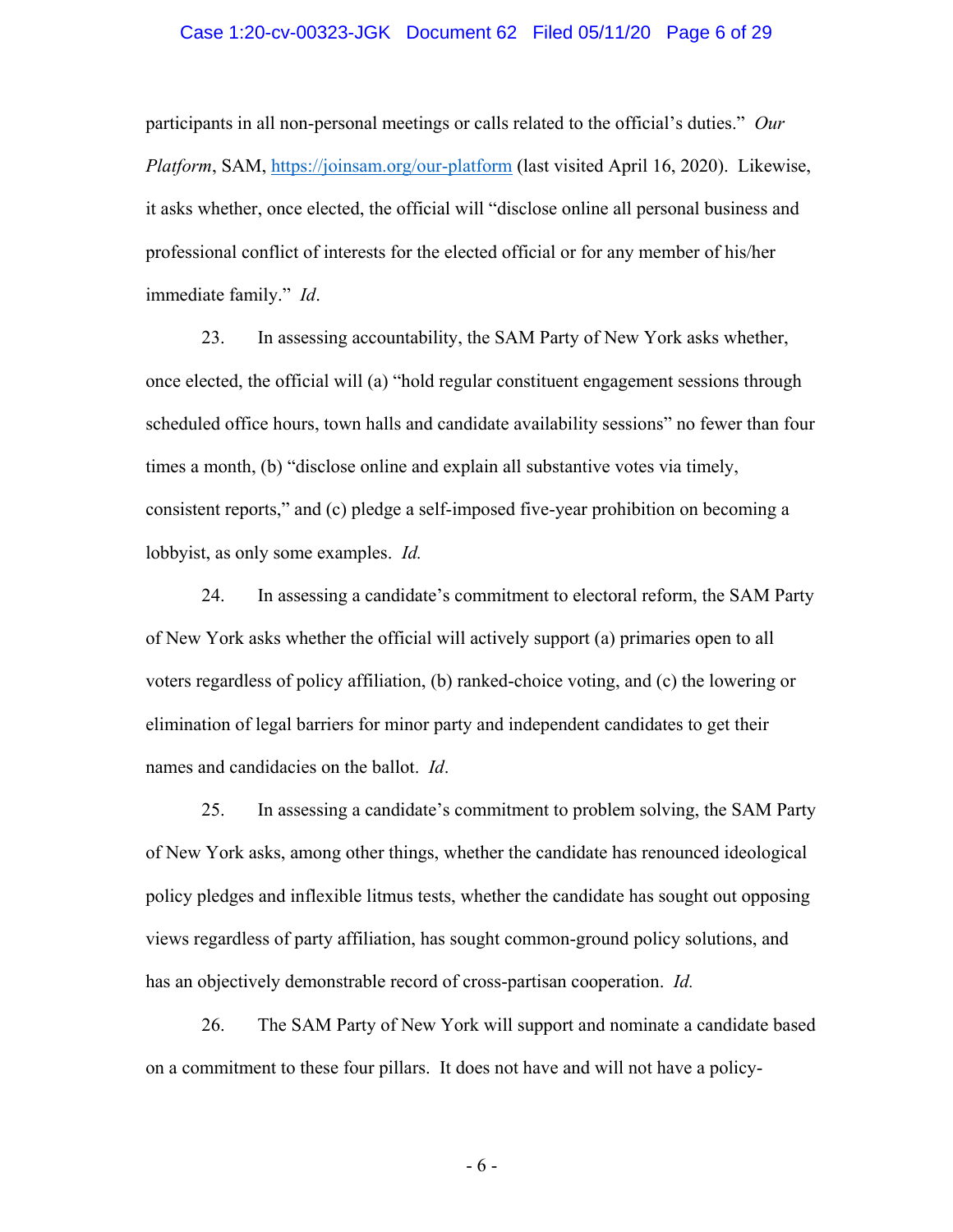### Case 1:20-cv-00323-JGK Document 62 Filed 05/11/20 Page 7 of 29

oriented platform. The SAM Party of New York is in favor of good government, of elected officials loyal to governing and serving, not to party or ideology.

27. Plaintiff SAM Party of New York seeks to grow and succeed in New York as an autonomous, state-focused political party. It will vet and nominate like-minded candidates for state and local political office. It is only through that bottom-up process that Plaintiff SAM Party of New York can successfully build a recognized brand as a New York-focused party.

### **The SAM Party of New York Earned "Party" Status in the 2018 Election**

28. Under New York election law as it existed in 2018, a political organization could become a "party" by getting 50,000 or more votes for its candidate in the preceding New York Gubernatorial election. *See* N.Y. Elec. Law § 1-104(3) (McKinney 2019). It would retain that "party" status until the next Gubernatorial election, in which it would need to get 50,000 or more votes for its candidate in order to re-qualify for another four years.

29. New York permits "fusion" voting, by which the same person may run as the candidate nominated by more than one political party. (Governor Cuomo, for example, ran as the candidate of both the Democratic Party and the Working Families Party in the general election in 2018.) To qualify as a "party," an organization needed to obtain 50,000 votes for its candidate *on that organization's ballot line.* (To continue the same example, for the Working Families Party to re-qualify as a "party" in 2018, it needed voters to cast 50,000 or more votes for Governor Cuomo on the Working Families Party line, not the Democratic line.)

30. The benefits of recognized "party" status under New York law are extensive, and indeed critical to a party's success. Recognized "parties" enjoy significant

- 7 -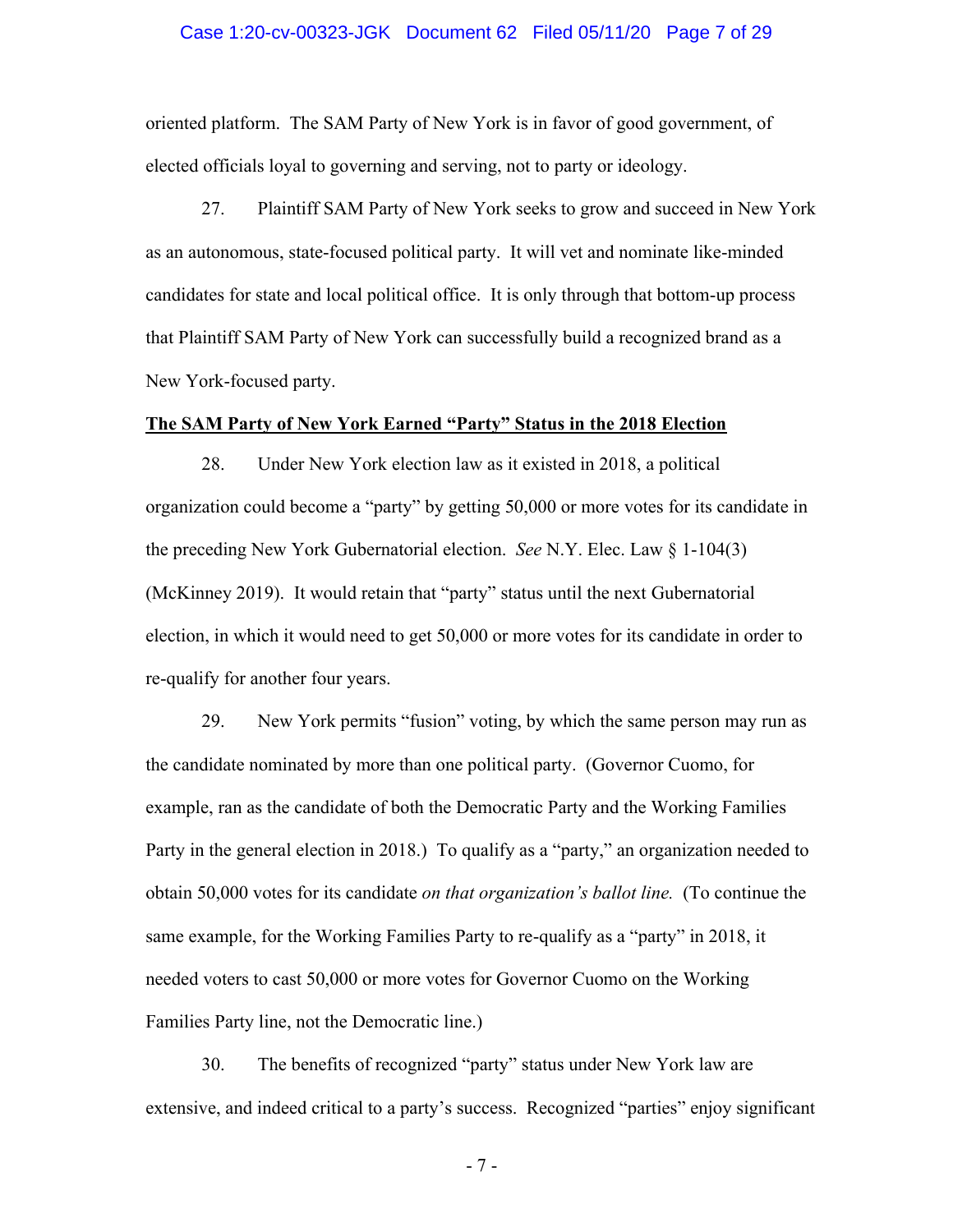### Case 1:20-cv-00323-JGK Document 62 Filed 05/11/20 Page 8 of 29

advantages over non-recognized parties and independent candidates, both in political fundraising and in supporting the election of the candidates they nominate. *See generally*  N.Y. Elec. Law § 14-114 (McKinney 2019). Further, as the Second Circuit has explained, only a recognized "party" "can automatically place a candidate on the ballot for statewide election without first undertaking the burden of a special petition drive in order to do so." *Green Party of N.Y. State* v. *N.Y. State Bd. of Elections*, 389 F.3d 411, 415 (2d Cir. 2004) (citing N.Y. Elec. Law §§ 6-104, 6-138(1)). A "party" may choose its statewide candidate in a closed primary election, which other political organizations may not. *Id.* (citing N.Y. Elec. Law § 1-104(9)). And when voters register to vote in New York, the voter registration form lists and provides check boxes for all of the recognized "parties," allowing the new voter easily to affiliate with a party and saving that party substantial expense in finding new members. *See* N.Y. Elec. Law § 5-300. The Board of Elections makes the current voter registration form available on its website. *See* NEW YORK STATE BOARD OF ELECTIONS, https://www.elections.ny.gov/NYSBOE/download/ voting/voteregform-eng-fillable.pdf (last visited April 16, 2020).

31. In 2018, the SAM Party of New York successfully completed the arduous process of obtaining the then-required number of signatures to obtain ballot access and nominate Stephanie Miner as a candidate for Governor and Plaintiff Volpe as a candidate for Lieutenant Governor. Miner and Volpe ran on a message expressly aimed at what SAM described as the "pay-to-play" culture plaguing New York State politics and embodied by New York state and local politicians and officials. As a result of the hard, sustained work of the SAM Party of New York, Miner and Volpe received 55,441 votes on the SAM Party of New York ballot line, thus securing the SAM Party of New York—

- 8 -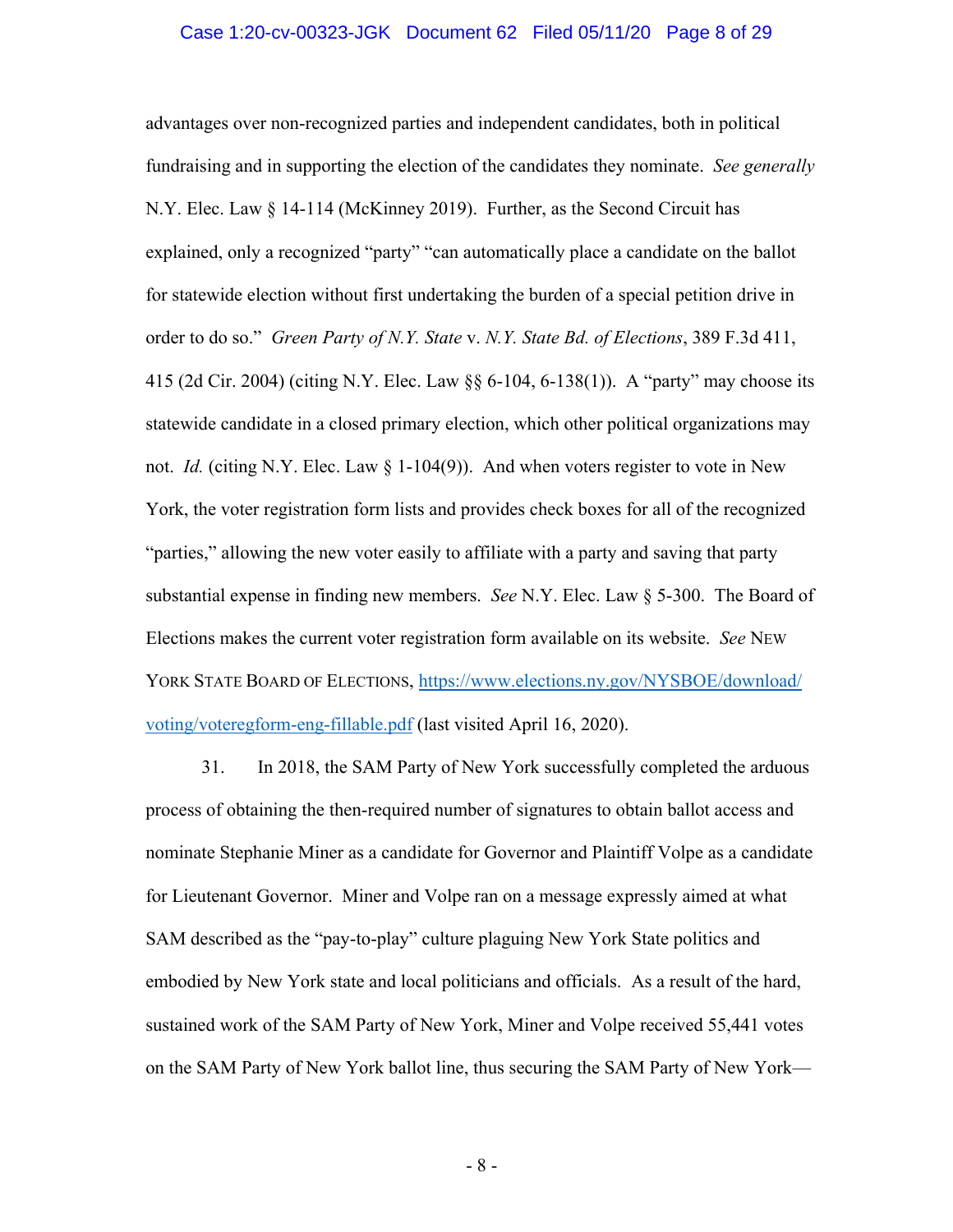### Case 1:20-cv-00323-JGK Document 62 Filed 05/11/20 Page 9 of 29

in its first attempt—four years as a recognized "party" and the concomitant substantial benefits and exemptions under New York campaign-finance and election law. The current New York State Voter Registration Form lists the SAM Party as a political party in which a new voter may enroll. *See id*.

### **The SAM Party of New York Successfully Ran Candidates for More Than 50 New York Offices in 2019**

32. The SAM Party of New York capitalized on its guaranteed status as a recognized "party" and its guaranteed positions on the statewide ballot and nominated more than one hundred candidates in the March and November 2019 elections for village, town, county, and judicial offices across New York State. Sixty-one of those candidates ran in jurisdictions within the Southern District of New York. Consistent with its mission to nominate only candidates committed to the four pillars of transparency, accountability, electoral reform, and problem solving, and without regard to left-right ideology, some of the SAM Party of New York candidates were also nominated by the Democratic Party while others were also nominated by the Republican Party.

33. The SAM Party of New York was highly successful in its first year. More than 50 of its candidates won their elections, to offices in 21 counties across New York State. In 14 of those races, the SAM Party of New York represented the alternative party of choice, and in seven races it received more votes than at least one of the two traditional parties.

### **The Working Families Party and the 2018 Primaries**

34. In 2018, activist and actress Cynthia Nixon challenged Governor Cuomo for the nominations of both the Democratic and Working Families Parties. Governor Cuomo withdrew from the Working Families Party primary, which Ms. Nixon was

- 9 -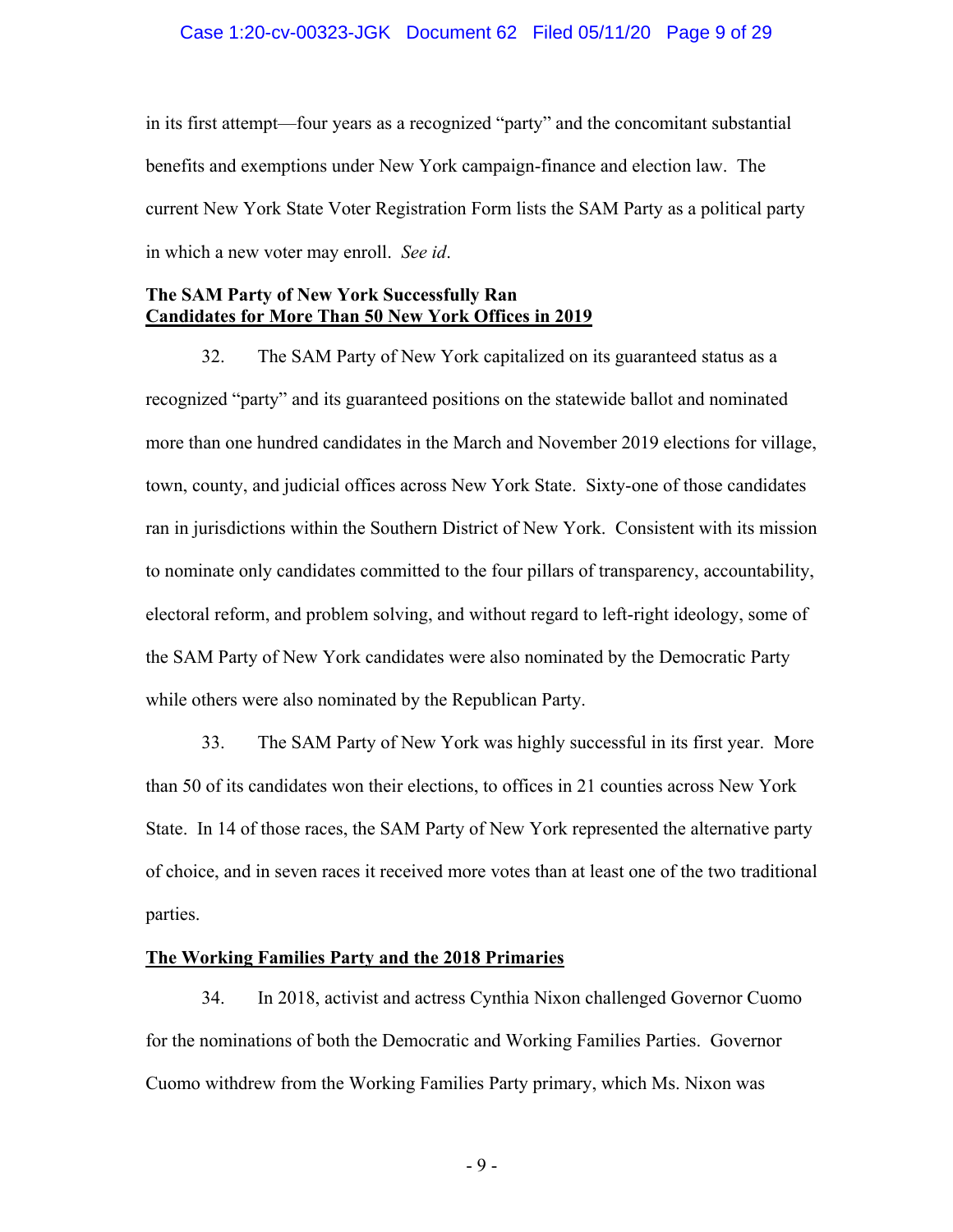### Case 1:20-cv-00323-JGK Document 62 Filed 05/11/20 Page 10 of 29

widely expected to win and in which, after the Governor withdrew, she captured 91.5% of the vote. That guaranteed her a spot in the general election. Governor Cuomo captured 65% of the vote in the Democratic primary to Ms. Nixon's 35%, guaranteeing him the Democratic nomination.

35. Thereafter, the Working Families Party agreed to endorse Governor Cuomo in the general election, and withdrew Ms. Nixon's name from the generalelection ballot.

36. On information and belief, the Working Families Party's support for Ms. Nixon angered Governor Cuomo. Bill Mahoney, *Cuomo Quietly Presses to Weaken His Working Families Party Nemesis*, POLITICO (Oct. 25, 2019, 5:00 AM), https://www.politico.com/states/new-york/albany/story/2019/10/25/cuomo-quietlypresses-to-weaken-his-working-families-party-nemesis-1225974 (seven unnamed people reporting that the Governor or his top staff said that Governor Cuomo "wants to destroy the party.")

### **The Creation of the Commission**

37. The first iteration of the laws challenged here—as described in the original Complaint—were written by The New York State Campaign Finance Review Commission ("the Commission"), which itself was created as part of a budget and appropriations bill submitted by Governor Cuomo and approved by the Legislature in 2019. It has been widely reported in the press that part of the impetus for the Governor's creation of the Commission was the Working Families Party's actions in 2018, and that a goal for the Commission was to raise the requirements for recognized political "party" status to a level that the Working Families Party and other small parties have no hope to meet. *See*, *e.g.*, Carl Campanile, *Cuomo Panel Moves Closer to Keeping Working*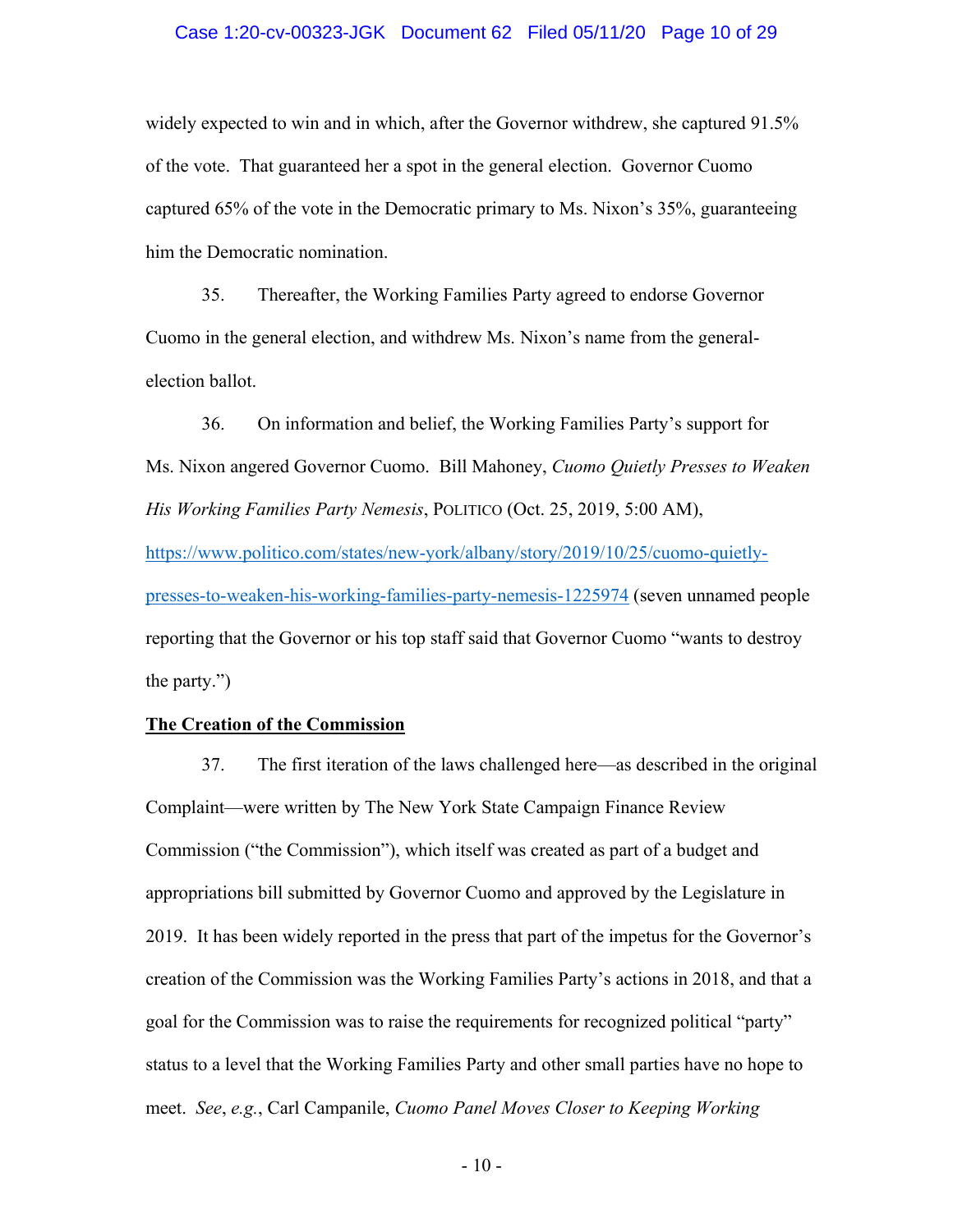*Families Off the Ballot in NY*, N.Y. POST (Nov. 25, 2019, 2:52 PM), https://nypost.com/ 2019/11/25/cuomo-moves-closer-to-keeping-working-families-off-the-ballot-in-ny/; Bill Mahoney, *Cuomo Quietly Presses to Weaken His Working Families Party Nemesis*, POLITICO (Oct. 25, 2019, 5:00 AM), https://www.politico.com/states/new-york/albany/ story/2019/10/25/cuomo-quietly-presses-to-weaken-his-working-families-party-nemesis-1225974. And it has been further reported that the Commission was tasked with devising changes to the election laws that would effectively eliminate third parties from the ballot. *See* Fred Mogul, *Cuomo Ally Seeks to Block Third Parties from the Ballot*, GOTHAMIST (Oct. 30, 2019, 10:02 AM), www.gothamist.com/news/cuomo-ally-seeks-block-thirdparties-ballot.

38. Established as part of the FY 2020 Enacted Budget (the "FY 2020 Budget"), through newly enacted Part XXX of the Laws of 2019, Chapter 59, the Commission was created to "make recommendations for new laws" establishing a system of voluntary public financing for statewide and state legislative public offices, and to "determine and identify all details and components reasonably related to administration of a public financing program," including the catch-all category of "rules and definitions governing . . . political party qualifications." The FY 2020 Budget purported to give the Commission the "binding power to implement public campaign financing for legislative and statewide offices, authorizing up to \$100 million annually in public funds," and to "determine specific aspects of the public financing system, including eligibility thresholds, public financing limits and contribution limits for participating candidates." *See Governor Cuomo & Legislative Leaders Announce Members of the Public Campaign Financing Commission, GOVERNOR.NY.GOV (Jul. 3, 2019)* https://www.governor.ny.gov/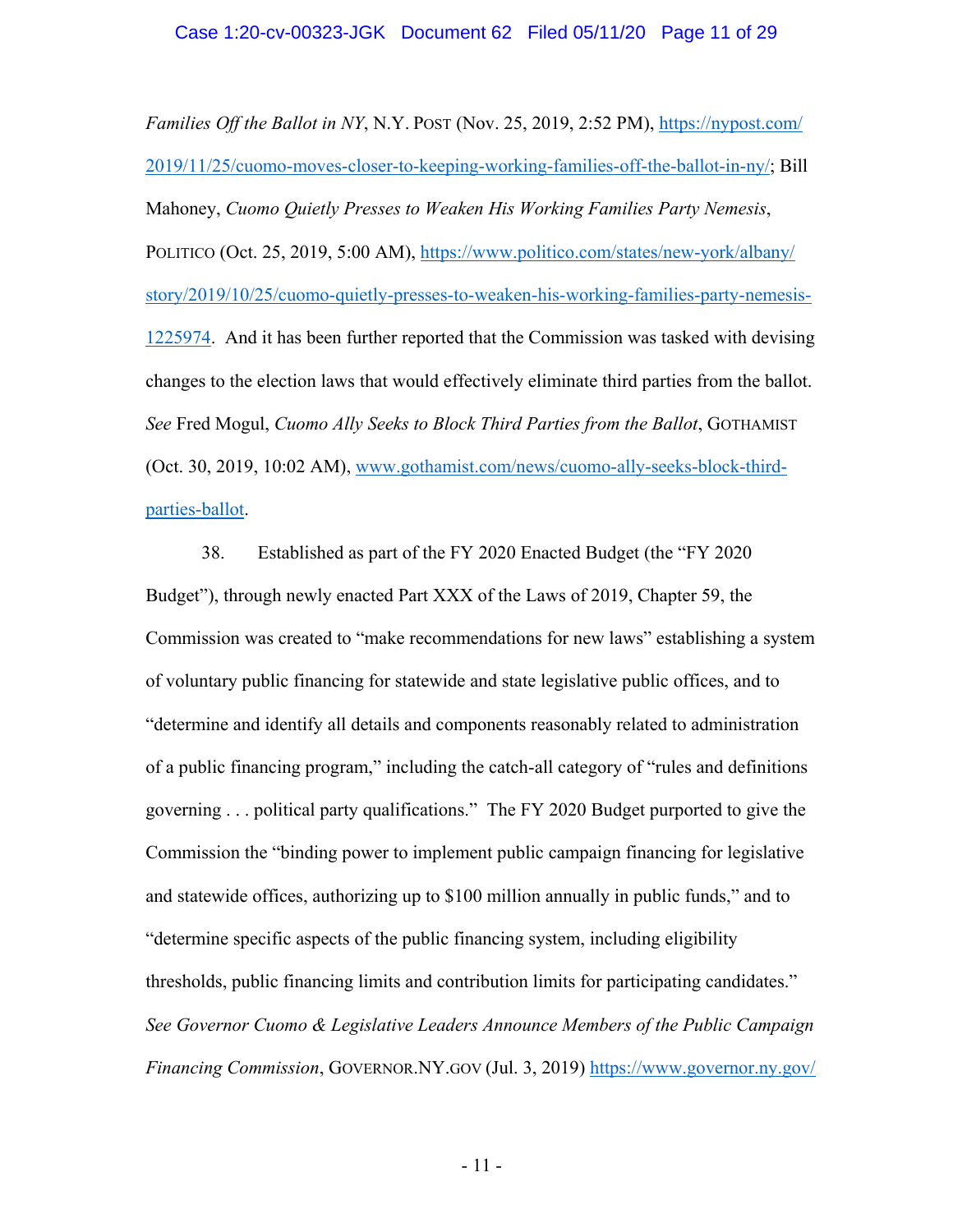### Case 1:20-cv-00323-JGK Document 62 Filed 05/11/20 Page 12 of 29

news/governor-cuomo-legislative-leaders-announce-members-public-campaign-finan cing-commission (last visited April 16, 2020).

39. The FY 2020 Budget provides no justification for giving the Commission the purported authority to enact rules governing political party qualifications. *See* Part XXX, §2(j) of Chapter 59 of the Laws of 2019, https://legislation.nysenate.gov/pdf/bills/ 2019/S1509C (January 18, 2019, last visited April 16, 2020).

### **The Commission's December 1, 2019 Report**

40. The Commission was established with a requirement that it render its recommendations by December 1, 2019, with the provision that its recommendations would become binding law on December 23, 2019 unless modified by the Legislature. *See id*. §1(a).

41. From the outset, it was expected that the Legislature would not interfere with the Commission's recommendations. Indeed, the Legislature was not even expected to be and was not in session between the date the recommendations were published and the date they would become binding law. *See New York State Legislative Session Calendar*, NYASSEMBLY.GOV https://nyassembly.gov/leg/docs/sessioncalendar\_2019.pdf (last visited April 16, 2020). Moreover, the Commission's December 1, 2019, Report repeatedly describes its recommendations as "hav[ing] the force of law." The Commission's Report is attached hereto as Exhibit A, and incorporated herein by reference.

42. The effect of the foregoing was therefore to give to the Commission the Legislature's power and obligation to consider and pass laws and to relinquish the Governor's power and obligation to consider and sign or veto those laws upon presentment.

- 12 -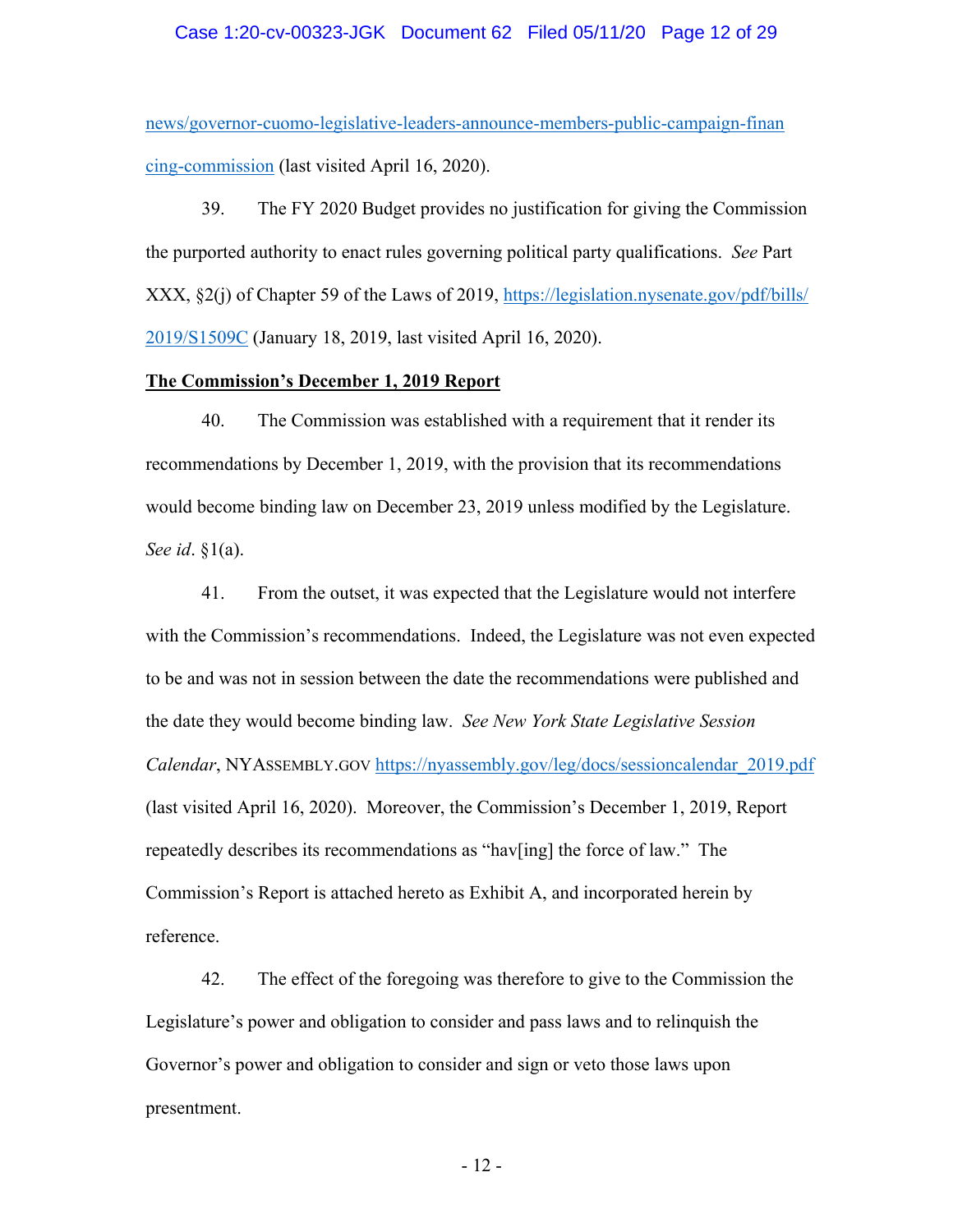# Case 1:20-cv-00323-JGK Document 62 Filed 05/11/20 Page 13 of 29

43. In Part I of the Report, the Commission recommended lowering the campaign-contribution limits on how much a candidate for certain state offices may raise in any given election. For example, the cap on individual donations for statewide office (*e.g.*, Governor, Attorney General) was reduced from \$44,000 to \$18,000. The cap for state senator was reduced from \$7,500 in the primary election and \$11,800 in the general election to a total of \$10,000 split evenly between the primary and the general election. *See* Report at 3. The proposed limits did not apply to contributions and support from recognized political parties. *See id.* In Part II, the Commission recommended the creation of a new voluntary Public Campaign Finance System, by which participating candidates who meet specified private-fundraising thresholds would then be eligible for public-funding "matching" of small-dollar donations. For example, a Gubernatorial candidate who raised at least \$500,000 from at least 5,000 in-state donors would be eligible to then receive a maximum of \$3.5 million in public funds for a primary election and \$3.5 million for a general election. *See id.* at 3-4. The Commission also recommended the creation of a Public Campaign Finance Board within the State Board of Elections to administer the program. *See id*. at 4. And in Part III the Commission recommended the creation of a New York State Campaign Finance Fund within the State Finance Law, and established how the fund would be financed. *See id*. at 5.

44. In Part IV—and as relevant here—the Commission recommended changing the thresholds to become and remain a recognized "party," so that a political organization would need to obtain "at least 2% of the total votes cast for governor, or 130,000 votes, whichever is greater, in a gubernatorial election year and at least 2% of the total votes cast for president, or 130,000 votes, whichever is greater, in a presidential

- 13 -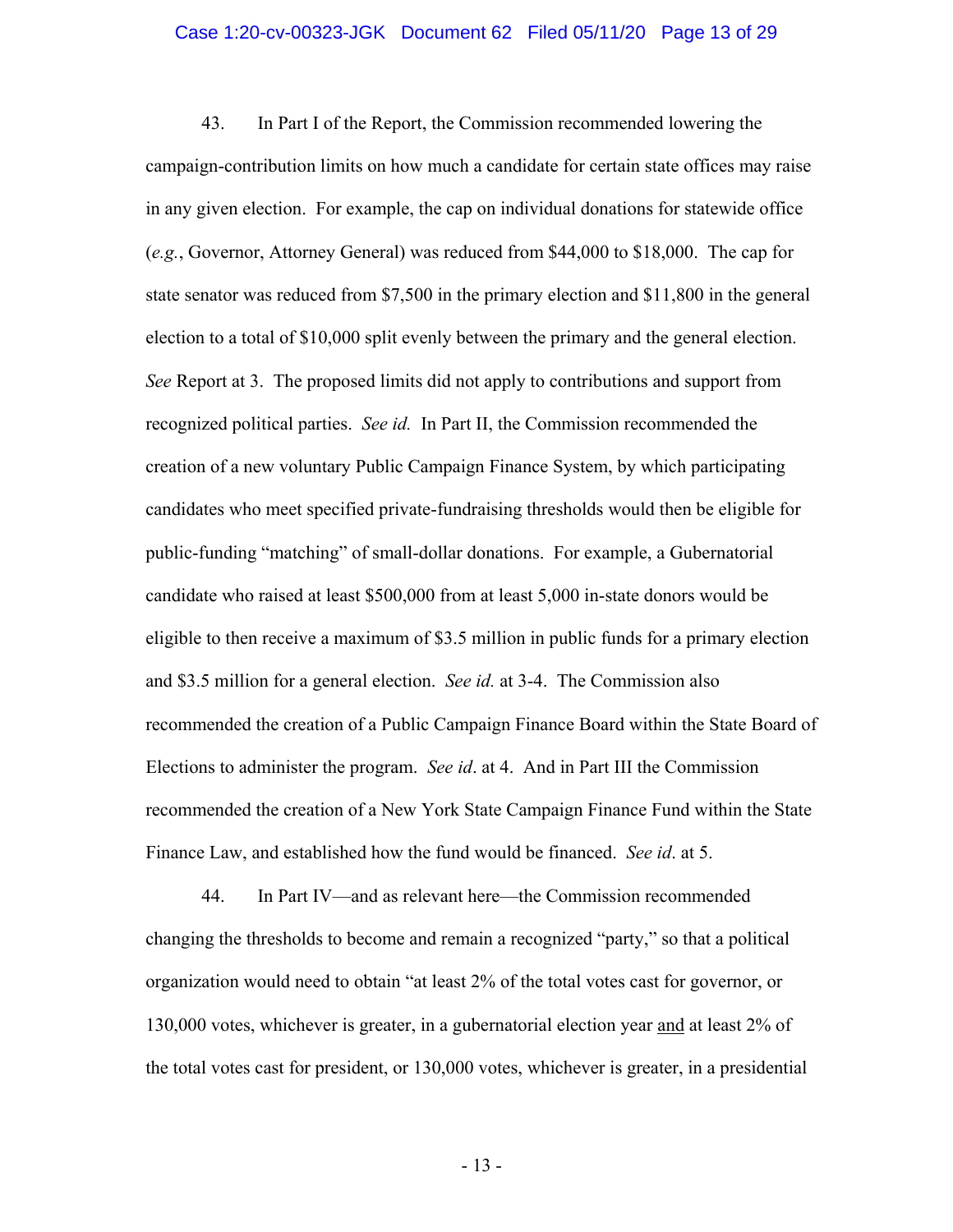# Case 1:20-cv-00323-JGK Document 62 Filed 05/11/20 Page 14 of 29

election year." *Id*. (emphasis added). The Commission stressed that "these two thresholds work independently of one another," and that "this provision takes effect on January 1, 2020, so that all existing parties must requalify at the November 2020 elections." *Id*. at 5. The Commission also raised the signature requirements for candidates seeking to be on the ballot independent of a Party's nomination. *Id*.

45. In Part V, the Commission recommended that the contribution limits and public-finance system not take effect until November 9, 2022—that is, the day after the next election in which Governor Cuomo will be a candidate. *See id*.

46. Delaying the contribution-limit and public funding rules until after the 2022 election while requiring political parties to re-qualify using the 2020 Presidential election is designed to ensure that Governor Cuomo can run for re-election in 2022 under the old campaign-finance limits (not the new, lower limits), with no risk of an opponent receiving public funding, while at the same time eliminating minor parties from the ballot through the 2020 Presidential-election requirement.

47. In an effort to thwart anticipated challenges to the constitutionality of aspects of the new system, before the Commission even finalized its recommendations, it voted to "package its [then-not-yet-existent] recommendations . . . in a single, nonseverable product . . . ." *Id*. at 15. The Commission reiterated in its final Report that "[i]t is the expressly stated intent of this Commission that each of the recommendations made in this report be interpreted as non-severable from any other recommendation," with one exception not relevant here. *Id*.

48. Notably, the Commission's 139-page report offered not one word of justification for including the Presidential election in the party-qualification thresholds. It

- 14 -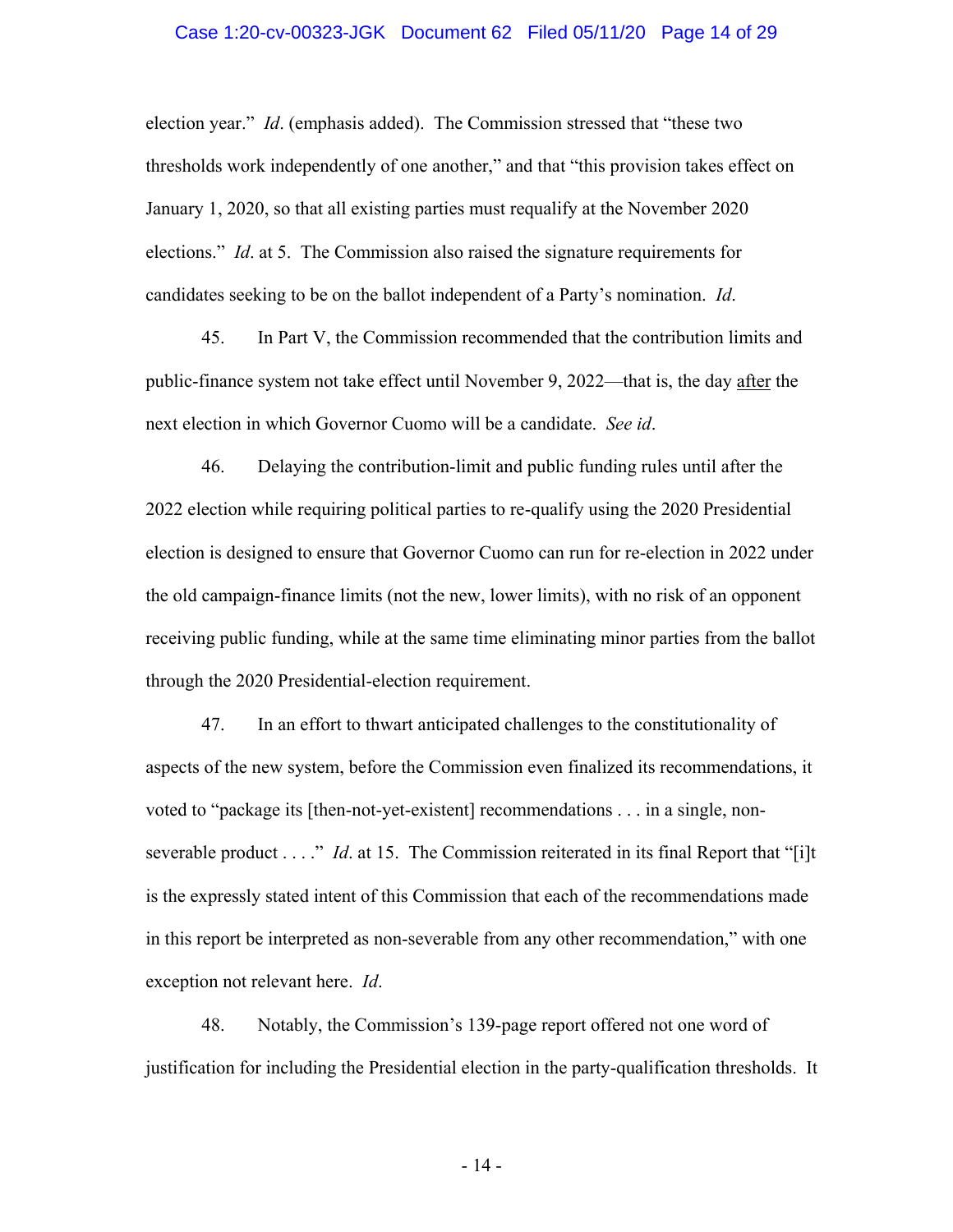### Case 1:20-cv-00323-JGK Document 62 Filed 05/11/20 Page 15 of 29

contained no assessment of whether the public-finance system would be economically viable, and would remain below the Legislature's \$100-million-per election target, without that Presidential-election requirement. To the extent the Legislature and/or the Commission were concerned about the cost of small-party candidates using public funds to match private contributions, the report never explained how an organization's not participating in the Presidential election could increase the cost of the public-finance system. It never explained why a party's participation in or success in the Presidential election should determine whether a party should have the ability to nominate a candidate for Governor or other New York offices. And none of the public matching funds would have gone to candidates for President. In sum, there did not appear to be any tether to the Presidential-vote requirement at all.

49. The Report also contained no attempt to explain why a recognized "party" should lose the extensive benefits attendant to that status—from a guaranteed place on the ballot to the ability to hold primaries to voter-registration and campaign-finance advantages—simply because that party declined to participate in the Presidential election.

### **The Commission's Report Became Law on December 23, 2019**

50. The Legislature did not even meet to debate the Commission's recommendations. They became law on December 23, 2019.

51. The manner in which the Commission thus created the law of New York violated New York's Constitution. The separation-of-powers doctrine reserves the power to legislate to the Legislature, and the power to veto laws to the Governor. *See, e.g.*, *Levine* v. *Whalen*, 39 N.Y.2d 510, 515 (1976) (for decades, New York law has recognized that the Legislature may not delegate the "power to make the law" to bodies other than the Legislature itself). Yet the FY 2020 Budget directed the Commission to

- 15 -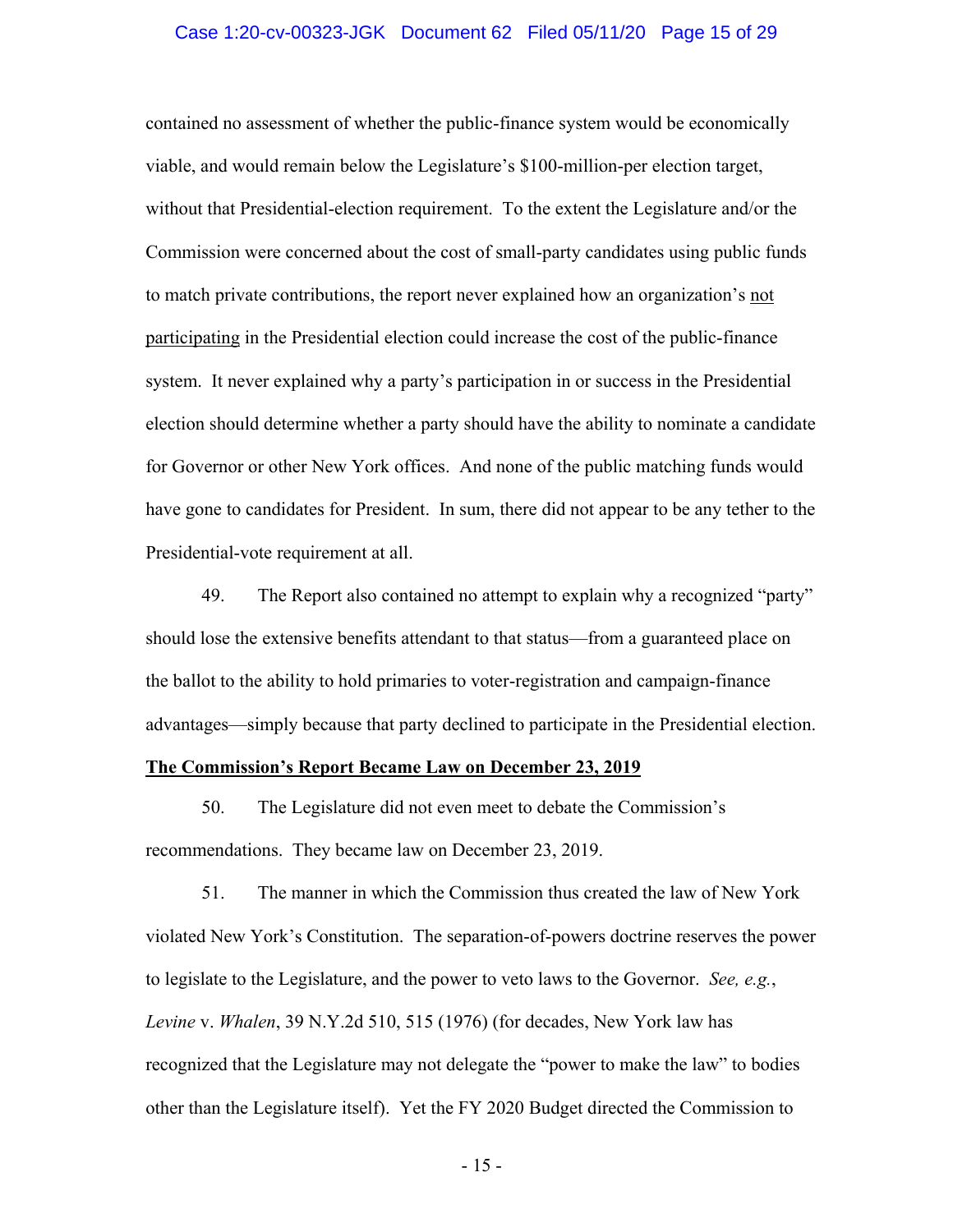### Case 1:20-cv-00323-JGK Document 62 Filed 05/11/20 Page 16 of 29

"specifically determine and identify new election laws" in ten specified areas, 2019 N.Y. Sess. Laws Ch. 59, Part XXX,  $\S 2$ , and provided that each such regulation "shall have the force of law, and shall supersede, where appropriate, inconsistent provisions of the election law," *id.* § 5, without retaining the rights to vote on and approve, or—in the case of Governor Cuomo, to veto—those recommendations.

52. It does not matter that the Commission's recommendations would not become law if the Legislature were to intervene. A minority of members in either chamber of the Legislature could prevent that intervention simply by being absent for the vote. And the Governor abdicated entirely any right to veto the Commission's recommendations, absent the Legislature's somehow altering them.

53. The Commission used its delegated authority to enact a ballot-access law requiring, for the first time, that a political association must nominate a candidate for President of the United States in order to qualify as a political "party" in New York. That law is unconstitutional as applied to the SAM Party of New York and Plaintiff Volpe.

### **The New York State Supreme Court Invalidated the Commission and Its Report**

54. On March 12, 2020, the New York State Supreme Court, Niagara County Division, issued a Decision & Order granting summary judgment to plaintiffs in *Hurley, et al.* v. *The Public Campaign Financing and Election Commission, et al.*, No. E169547/2019. That Decision & Order is attached hereto as Exhibit B, and incorporated herein by reference.

55. The State Supreme Court held that the Legislature had improperly delegated its law making powers to the Commission in violation of the New York State Constitution, by empowering the Commission to make recommendations that would

- 16 -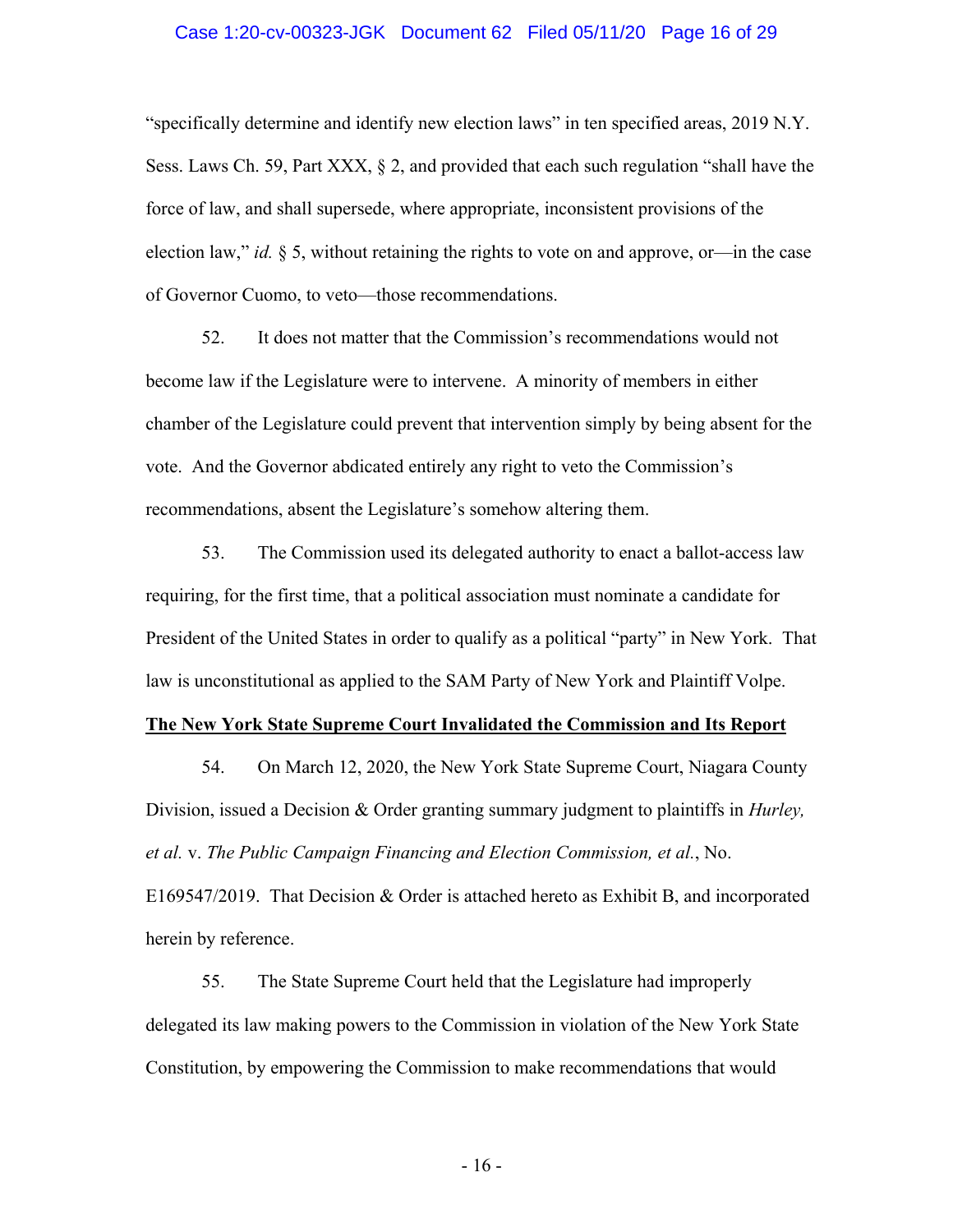### Case 1:20-cv-00323-JGK Document 62 Filed 05/11/20 Page 17 of 29

automatically become binding and final law without further action by the Legislature.

The State Supreme Court specifically "note[d] that the fact that the Legislature reserved the right to modify or abrogate by statute the recommendations of the Commission does not validate the process." *Id*. at 7.

56. As a result of the State Supreme Court's Decision & Order, the Commission's recommendations were struck down in their entirety.

# **The Commission's Recommended Changes to Party Thresholds and Ballot Access Requirements Were Reenacted as Part of the New York State FY 2021 Budget Bill**

57. In March 2020, Governor Cuomo proposed, for the first time, a new version of the New York State Fiscal Year 2021 Executive Budget that included the same public-finance provisions—and heightened party threshold and ballot access requirements—that the State Supreme Court struck down in *Hurley*. Denis Slattery, *Cuomo Floats Public Financing in N.Y. State Budget Despite Judge Scuttling Controversial Commission*, N.Y. DAILY NEWS (Mar. 27, 2020), https://www.nydailynews.com/news/politics/ny-cuomo-public-financing-budget-after-

judge-blocked-20200327-46cqzvxdufdchmangut6kzcuzq-story.html.

58. Specifically, Part ZZZ, Section 10 of the FY 2021 Budget amends

Subdivision 3 of section 1-104 of the election laws to require that a political organization receive at least 2% of total votes cast for President, or 130,000 votes, whichever is greater, in order to qualify as a "party" in the following Gubernatorial election. Similarly, a political organization must receive 2% of the total votes cast for governor, or 130,000 votes, in order to qualify as a "party" for the following Presidential election. New York Gubernatorial elections are held on midterm years, so that every two years in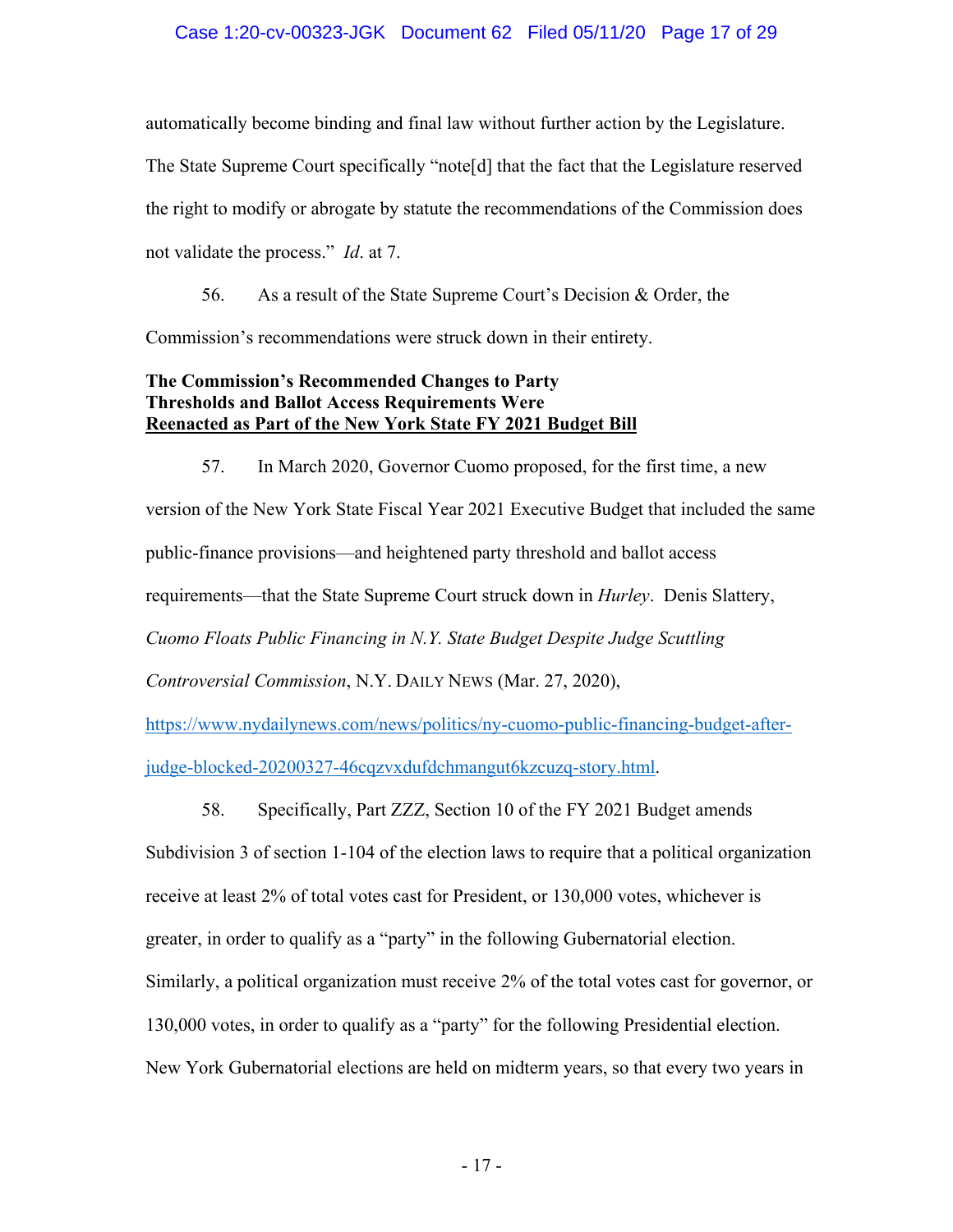### Case 1:20-cv-00323-JGK Document 62 Filed 05/11/20 Page 18 of 29

New York there is either a Presidential or a Gubernatorial election. Part ZZZ, Section 12 of the FY 2021 Budget provides that these provisions shall take effect immediately, while the public-finance provisions in Sections 2, 3, and 4 shall not take effect until November 9, 2022—after the 2022 Gubernatorial election—and shall apply to participants in the primary and general elections to be held in 2024.

59. Like the Commission's now-invalid recommendations, Part ZZZ, Section 11 of the FY 2021 Budget also includes a severability provision that prevents the party threshold and ballot access requirements from being invalidated without also invalidating the public-finance provisions.

60. The New York State budget approval process prohibits the legislature from "alter[ing]" the budget bill submitted by Governor Cuomo. *See* N.Y. Const. Art. VII, § 4. Legislators may only "strike out" or "add" individual line items to the budget bill, and may not otherwise alter, amend, or substitute any of the Governor's proposed appropriations. *Id*. On information and belief, the Legislature did not deliberate or debate the merits of the new ballot access requirements before voting on the FY 2021 Budget.

61. On April 2, 2020, the Assembly passed S07508 by an 81 to 60 vote. It was signed by Governor Cuomo on April 3. *See* S07508B Summary, N.Y. St. Assembly, https://nyassembly.gov/leg/?default\_fld=&leg\_video=&bn=S07508&term=2019&Summ ary=Y&Actions=Y&Floor%26nbspVotes=Y (last visited April 16, 2020). The FY 2021 Budget is incorporated by reference herein. *See* N.Y. Senate-Assembly Bill S7508B, A9508B, https://legislation.nysenate.gov/pdf/bills/2020/S7508-B (last visited April 16, 2020).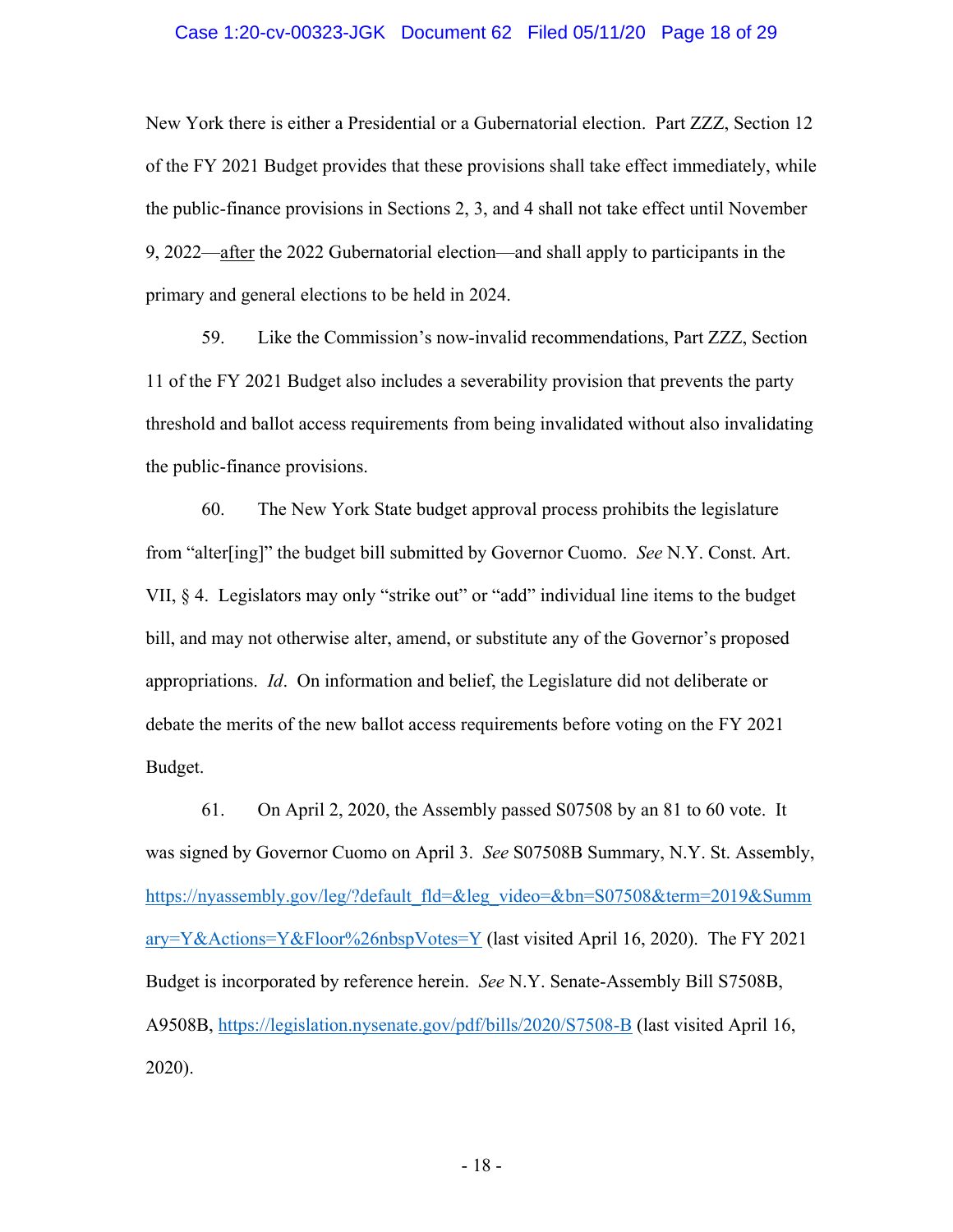### Case 1:20-cv-00323-JGK Document 62 Filed 05/11/20 Page 19 of 29

62. The SAM Party of New York broadly supports campaign-finance reform and other provisions, including public-finance systems, which make access to the ballot easier. It does not seek in this lawsuit to invalidate the monetary limits and publicfunding recommendations of the Commission.

63. As described below, all that the SAM Party of New York seeks here is to enjoin enforcement of the requirement that it obtain the greater of 130,000 votes or 2% of the total votes cast in Presidential elections, in which it will not be running a candidate because to do so would be antithetical to its current goals, mission, and priorities, and to enjoin the Defendants from stripping the SAM Party of New York of its recognized "party" status for failing to meet that requirement.

### **Nominating a Presidential Candidate This Year Will Irreparably Harm the SAM Party of New York**

64. The SAM Party of New York does not intend to nominate a candidate for President in 2020. While there may someday be a candidate for President from one of the two major parties who embodies the four pillars that the SAM Party of New York espouses, there is not one today. The purpose of the SAM Party of New York is, for now and the foreseeable future, to act in New York. Moreover, it would be forced to spend money supporting the candidate as a SAM candidate in order to have any hope of achieving the required vote minimums for the candidate on the SAM line.

65. The Presidential-election requirement leaves the SAM Party of New York with a choice among three bad options.

66. First, the SAM Party of New York could forego this year's Presidential election and, as a result, necessarily lose its status as a recognized "party" by failing to garner the threshold percentage of the vote.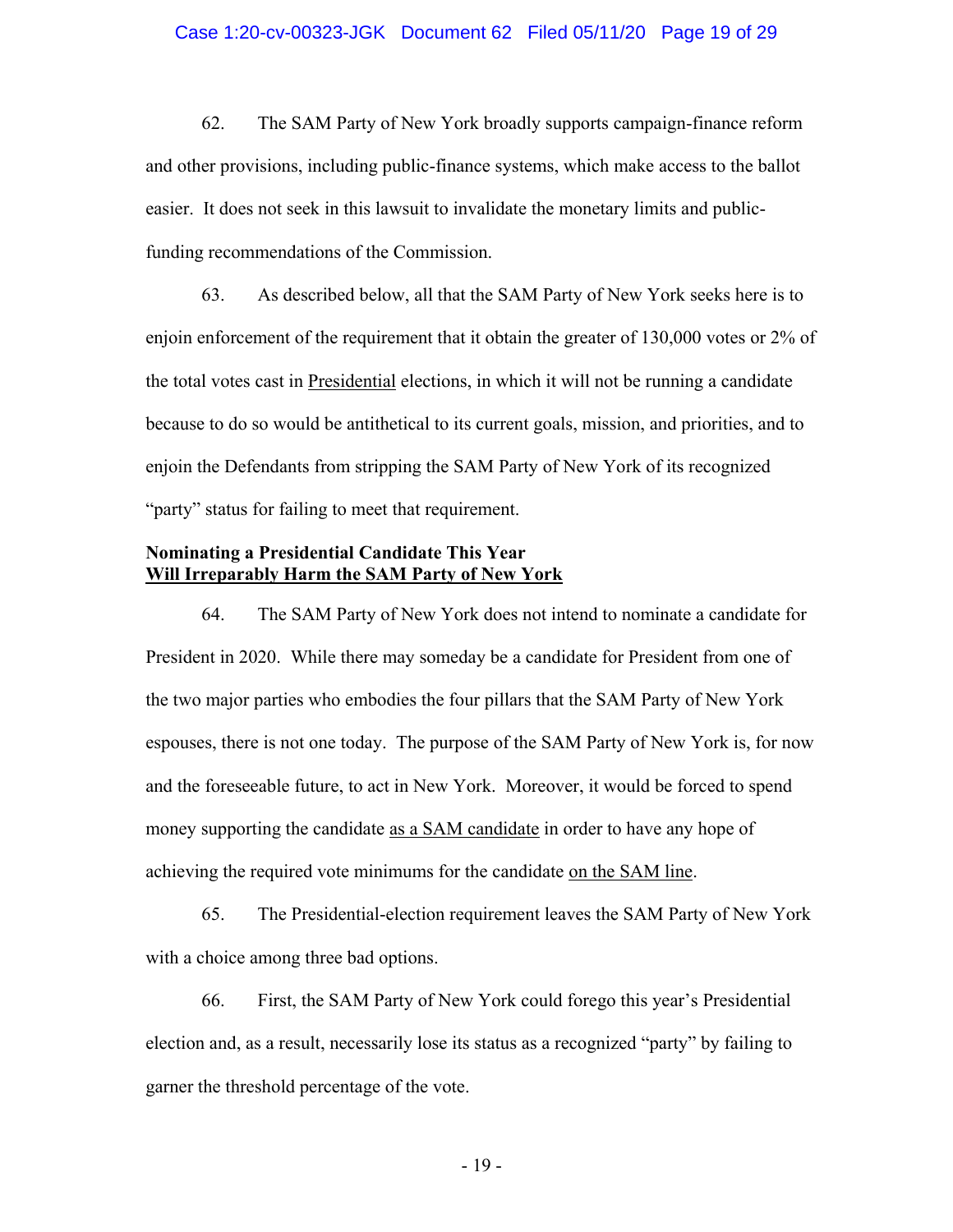### Case 1:20-cv-00323-JGK Document 62 Filed 05/11/20 Page 20 of 29

67. Second, the SAM Party of New York could run what the ballot-access case law recognizes as a "frivolous" candidacy, hoping that its candidate somehow lucks into the greater of 130,000 votes or 2% of the total votes cast. That candidate, of course, would have no chance of actually becoming President; he or she would not be running in any other state.

68. Third, the SAM Party of New York could seek to nominate the winner of the Democratic or Republican Presidential primaries under fusion voting, and then hope that candidate (if he or she were willing to accept the nomination) got the threshold number of votes on the SAM Party of New York ballot line rather than the Democratic or Republican ballot line. But in doing so, it would be perceived as having adopted as its own all of the political positions that its candidate otherwise holds, on issues from abortion to school choice to Social Security to global warming—exactly the issue-andviewpoint identification that the SAM Party of New York seeks to avoid in hewing to its core mission.

### **The SAM Party of New York Will Lose Its "Party" Status After This Year's Election**

69. Among those unpalatable options, the SAM Party of New York has made its choice: It does not intend to nominate a candidate for President. As a result, absent relief from this Court or a change in the law, the Board of Elections, the PCFB, and Defendants Kosinski, Kellner, Spano, Valentine, and Brehm will strip the SAM Party of New York of its recognized "party" status under New York law, and all of the benefits attendant to that status, after the November Presidential elections. The SAM Party of New York earned those benefits in 2018. It would earn them again—or, at least, it would seek to earn them again—in the 2022 Gubernatorial election. But it will lose them two

 $-20-$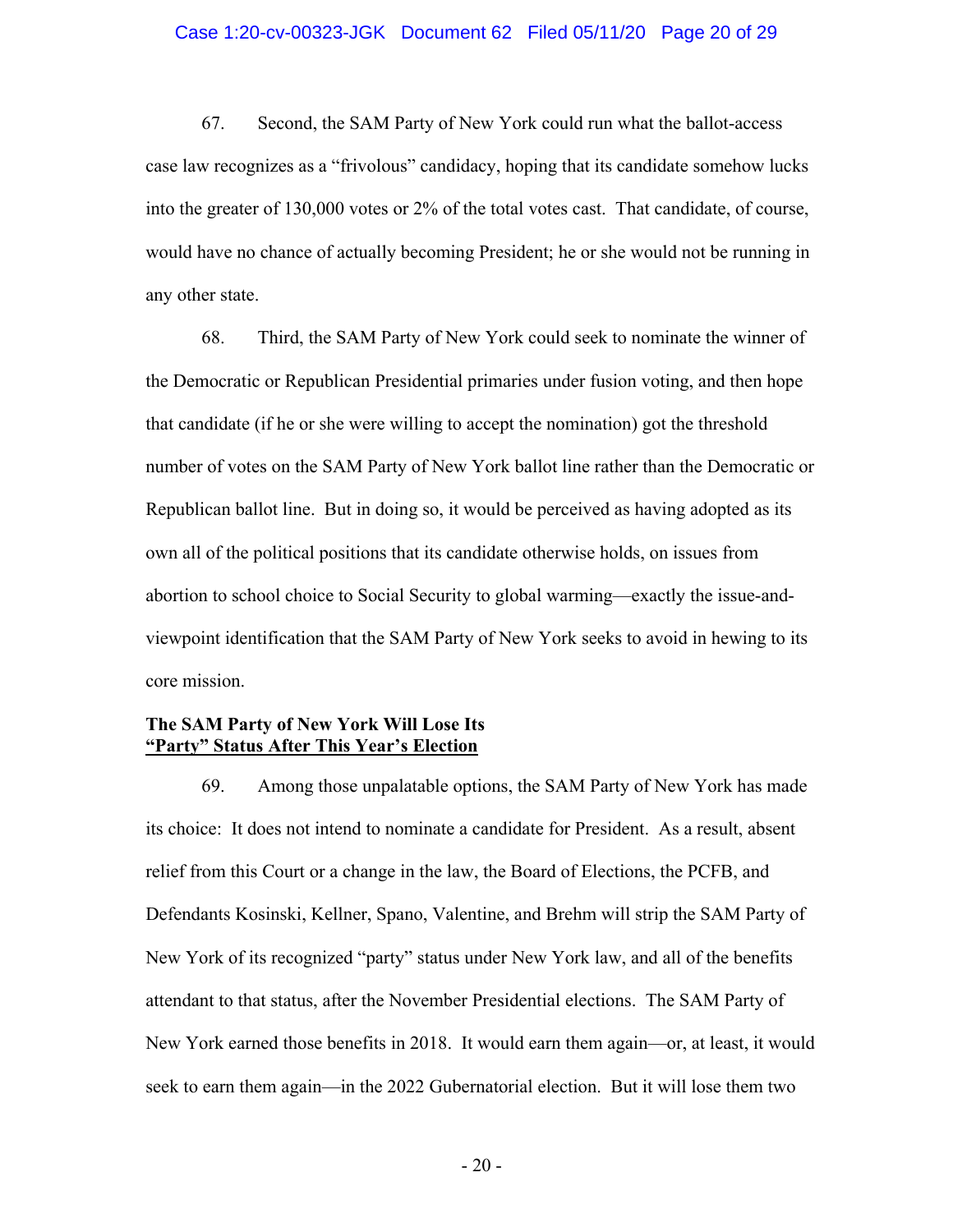### Case 1:20-cv-00323-JGK Document 62 Filed 05/11/20 Page 21 of 29

years before that, simply because it chose not to run a candidate in an election in which it did not wish to participate.

# **The SAM Party of New York Will Seek Preliminary and Permanent Injunctive Relief**

70. Now that the electoral-law changes purportedly effected by the Commission (the subject of the initial Complaint here) have been invalidated and the new electoral-law changes enacted, Plaintiffs' counsel will confer with Defendants' counsel to agree on a schedule for a preliminary injunction motion or expedited proceeding on the merits of Plaintiffs' claims.

### **COUNT I**

# **Violation of the First and Fourteenth Amendments and 28 U.S.C. § 1983 – Freedom of Association**

71. Plaintiffs repeat and reallege as though fully set forth herein the allegations of Paragraphs 1 through 70 of the Amended Complaint as Paragraph 71 of Count I.

72. The Supreme Court recognizes "the constitutional right of citizens to create and develop new political parties." *Norman* v. *Reed*, 502 U.S. 279, 288 (1992). "The right derives from the First and Fourteenth Amendments and advances the constitutional interest of like-minded voters to gather in pursuit of common political ends, thus enlarging the opportunities of all voters to express their own political preferences." *Id.* "This First Amendment freedom to gather in association for the purpose of advancing shared beliefs is protected by the Fourteenth Amendment from infringement by any State." *Democratic Party of U.S.* v. *Wisconsin ex rel. La Follette*, 450 U.S. 107, 121 (1981). And because "ballot access restrictions" can "'limit the field of candidates from which voters might choose,'" *Anderson* v. *Celebrezze*, 460 U.S. 780,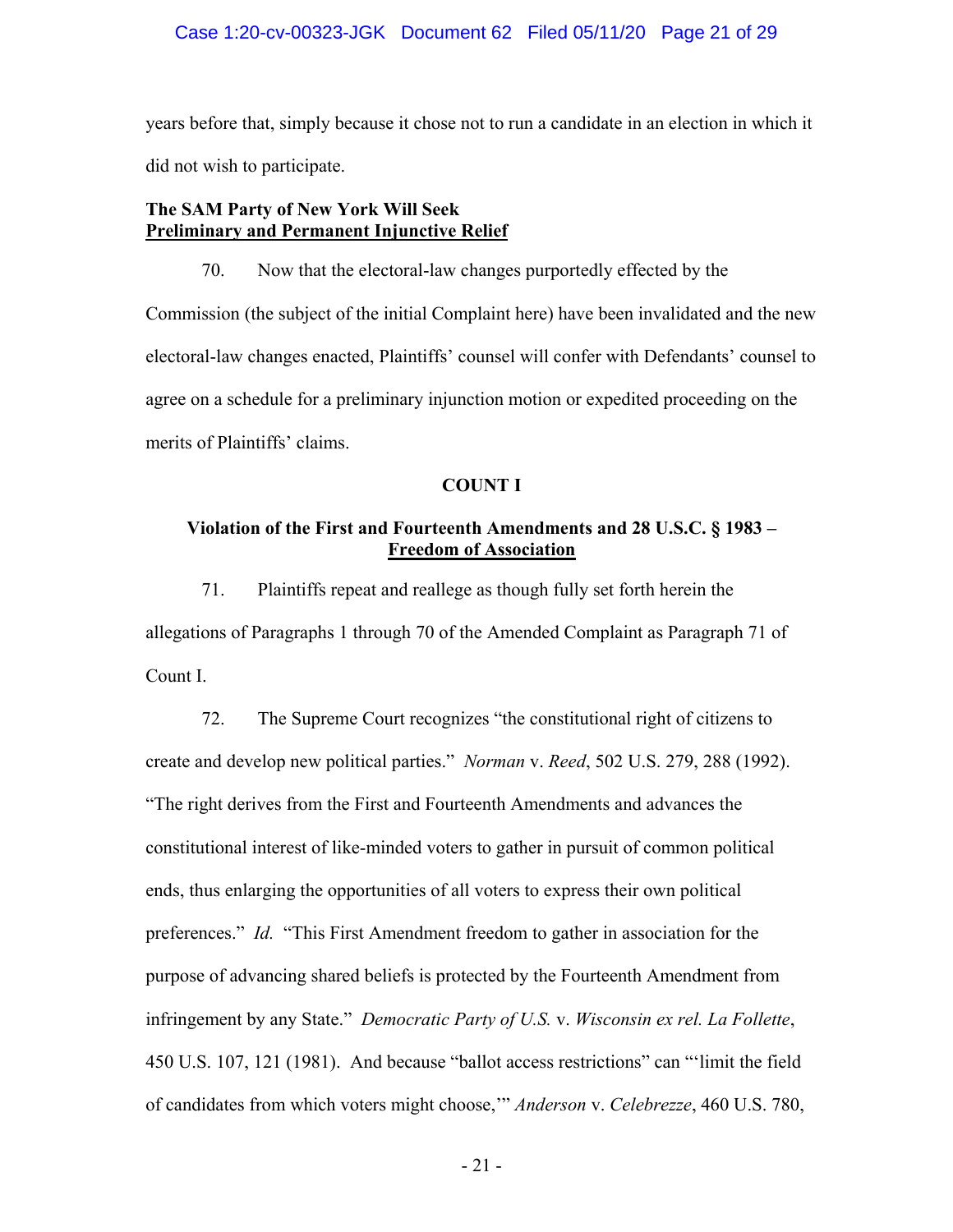# Case 1:20-cv-00323-JGK Document 62 Filed 05/11/20 Page 22 of 29

786 (1983), courts subject to strict scrutiny those ballot access restrictions that impose a severe or heavy burden on a party or its members.

73. Requiring the SAM Party of New York to nominate a candidate for President or else lose "party" status imposes a severe burden on the SAM Party of New York and its members and voters, including Plaintiff Volpe.

74. The SAM Party of New York's opposition to nominating a candidate for President is a political one: The SAM Party of New York is still establishing itself and its brand, and nominating a Presidential candidate, other than a frivolous candidate, would cause the public to tag the party with the political views of its candidate even though it does not share or want to be associated with those views and even if that candidate does not share SAM's emphasis on transparency, accountability, electoral reform, and problem solving. "A burden that falls unequally on new or small political parties or on independent candidates impinges, by its very nature, on associational choices protected by the First Amendment." *Anderson*, 460 U.S. at 793. And where the SAM Party of New York's "political goals" are to act in New York elections, barring it from the ballot because it will not nominate a candidate for President imposes a severe burden based on those goals. *Timmons* v. *Twin Cities Area New Party*, 520 U.S. 351, 357 (1997). Even if the SAM Party of New York wanted to run a candidate for President, the short timeframe of the new law would disproportionately harm SAM as a small political party, affording insufficient time to build the momentum and recognition needed to garner 2% of the vote (or 130,000 votes) for President in November of this year.

75. The budget bill contains extensive legislative findings regarding the need for and value of a public campaign finance system. Conspicuously absent, however, is

- 22 -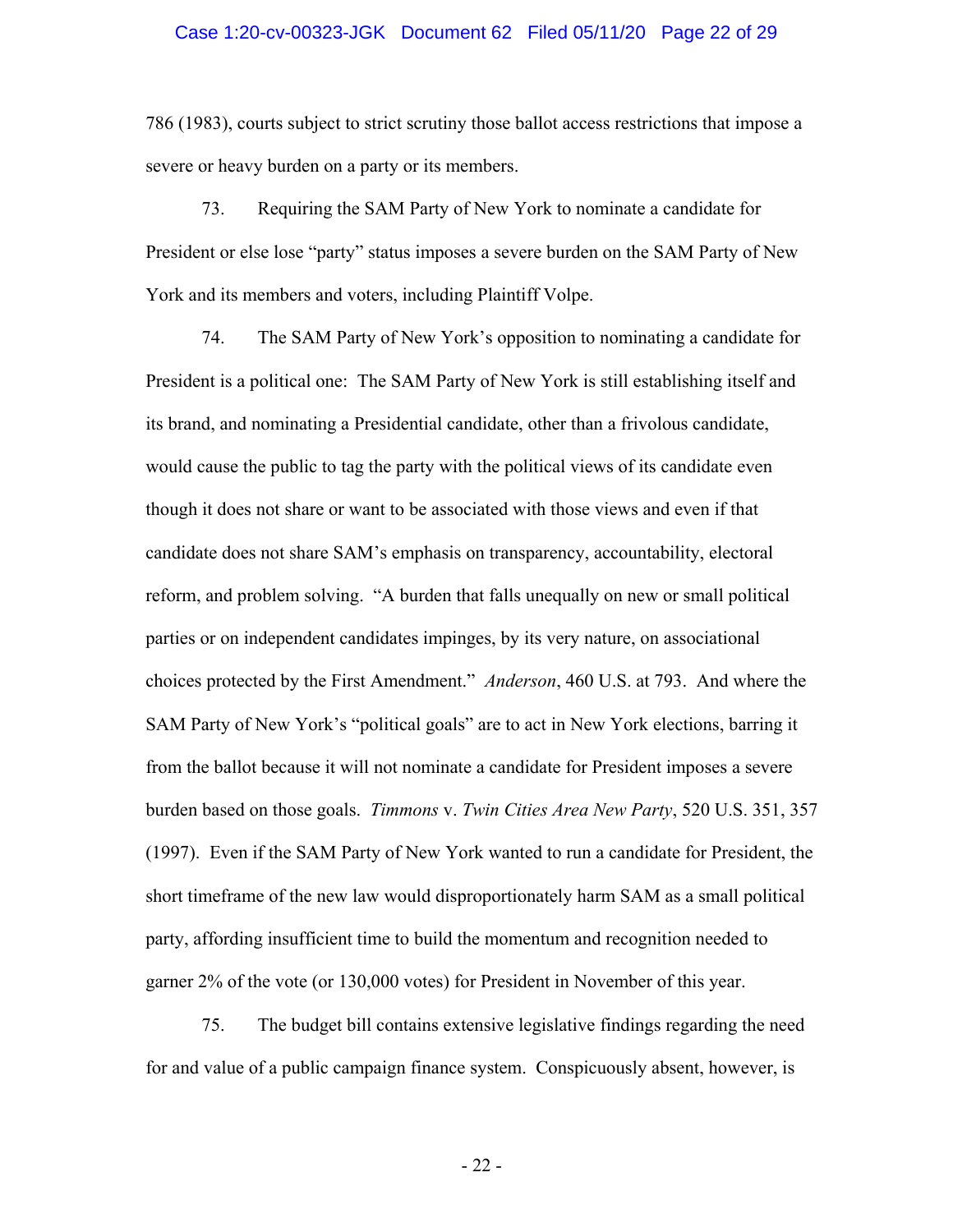### Case 1:20-cv-00323-JGK Document 62 Filed 05/11/20 Page 23 of 29

any mention or justification of the Presidential-election requirement. The Commission, whose recommendations have since been invalidated, suggested that the Presidential election requirement was necessary to ensure that public-finance dollars do not go to marginal candidates and thus drive up the cost of the public-finance system.

76. That is wrong. First, the public-finance provisions do not apply to candidates for federal office; there will be no matching of funds for Presidential candidates.

77. Second, the public-finance provisions do not apply to candidates in either the 2020 or 2022 election cycles, so stripping the SAM Party of New York from the ballots in those elections will not affect public financing at all.

78. Third, a political party can be a serious participant in New York politics and worthy of public-fund matching without having to participate in the Presidential election. Including a Presidential-vote requirement is a means to drive political parties off of subsequent New York ballots, but is not a means to drive off only fringe or marginal parties.

79. Fourth, there is no necessary or logical connection between candidate eligibility for public finance and whether the candidate is the nominee of a recognized political "party" under New York law.

80. Fifth, the requirement under preexisting law that a "party" obtain 50,000 votes in a Gubernatorial election already separated out the minor purported "parties." As the Second Circuit has already explained, any party that can place a statewide candidate on the ballot has "demonstrated a 'modicum of support' sufficient to overcome the state's broad latitude in controlling frivolous party registration of tiny fractional interests."

- 23 -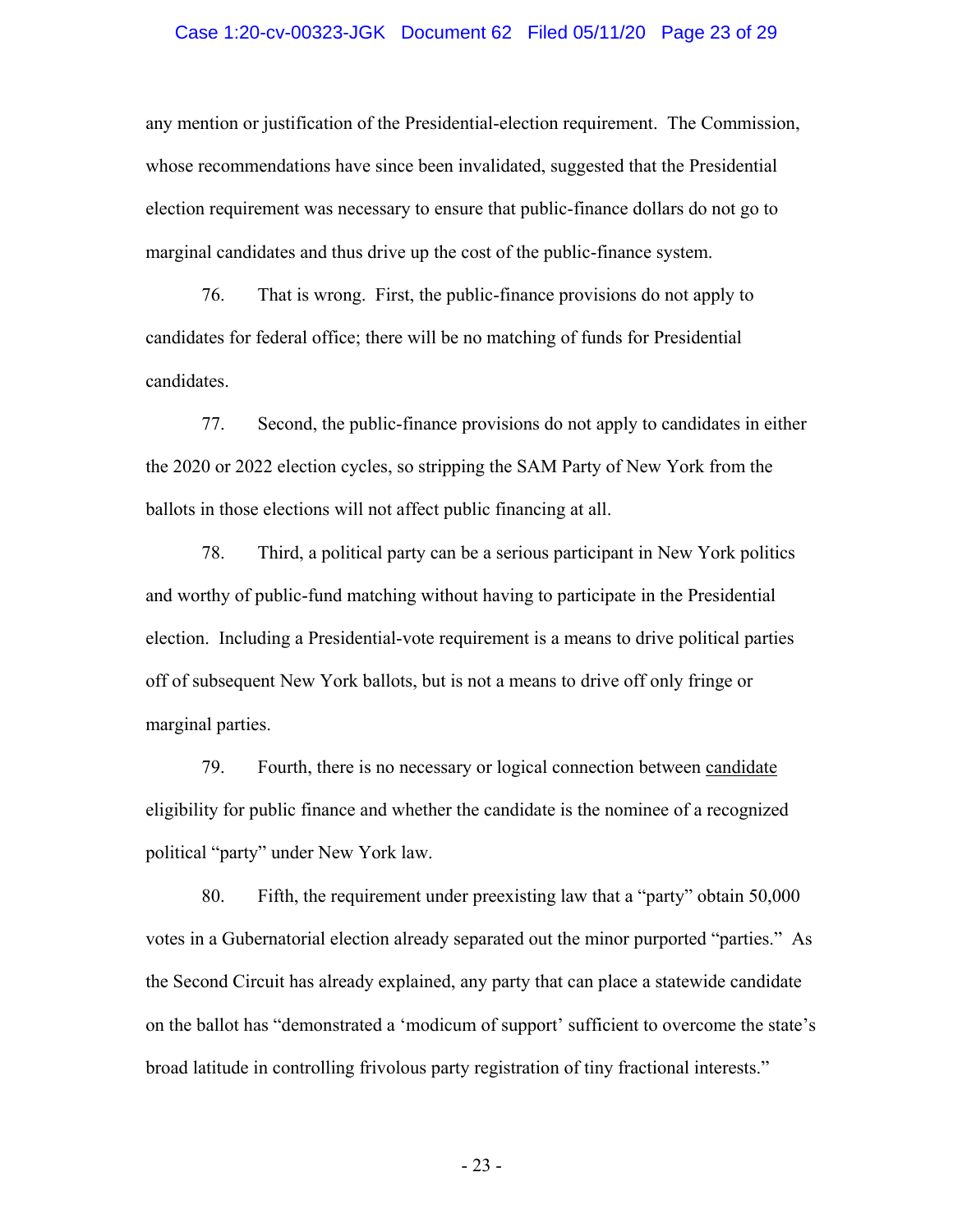### Case 1:20-cv-00323-JGK Document 62 Filed 05/11/20 Page 24 of 29

*Green Party of N.Y. State*, 389 F.3d at 422 (quoting *Baer* v. *Meyer*, 728 F.2d 471, 476 (10th Cir. 1984)). The Presidential-election requirement is thus not appropriately tailored to the State's asserted interest.

81. The SAM Party of New York will have to meet the requalification requirements during the 2022 Gubernatorial election. Those qualifications have been increased to the greater of 130,000 votes or 2% of the vote. There is no valid justification for requiring the SAM Party of New York to participate in and garner the same number of votes in the Presidential race.

82. In imposing that requirement, the new ballot-access laws violate the First and Fourteenth Amendments as applied to the SAM Party of New York and its members, including Plaintiff Volpe.

83. By reason of the foregoing, Defendants, acting under color of state law, have deprived and will continue to deprive Plaintiffs of the rights, privileges, and immunities secured to them by the First and Fourteenth Amendments of the United States Constitution, in violation of 28 U.S.C. § 1983.

#### **COUNT II**

### **Violation of the First and Fourteenth Amendments and 28 U.S.C. § 1983 – Compelled Speech**

84. Plaintiffs repeat and reallege as though fully set forth herein the allegations of Paragraphs 1 through 83 of the Amended Complaint as Paragraph 84 of Count II.

85. "Freedom of association means not only that an individual voter has the right to associate with the political party of her choice, but also that a political party has a right to 'identify the people who constitute the association.'" *Eu* v. *San Francisco Cty.*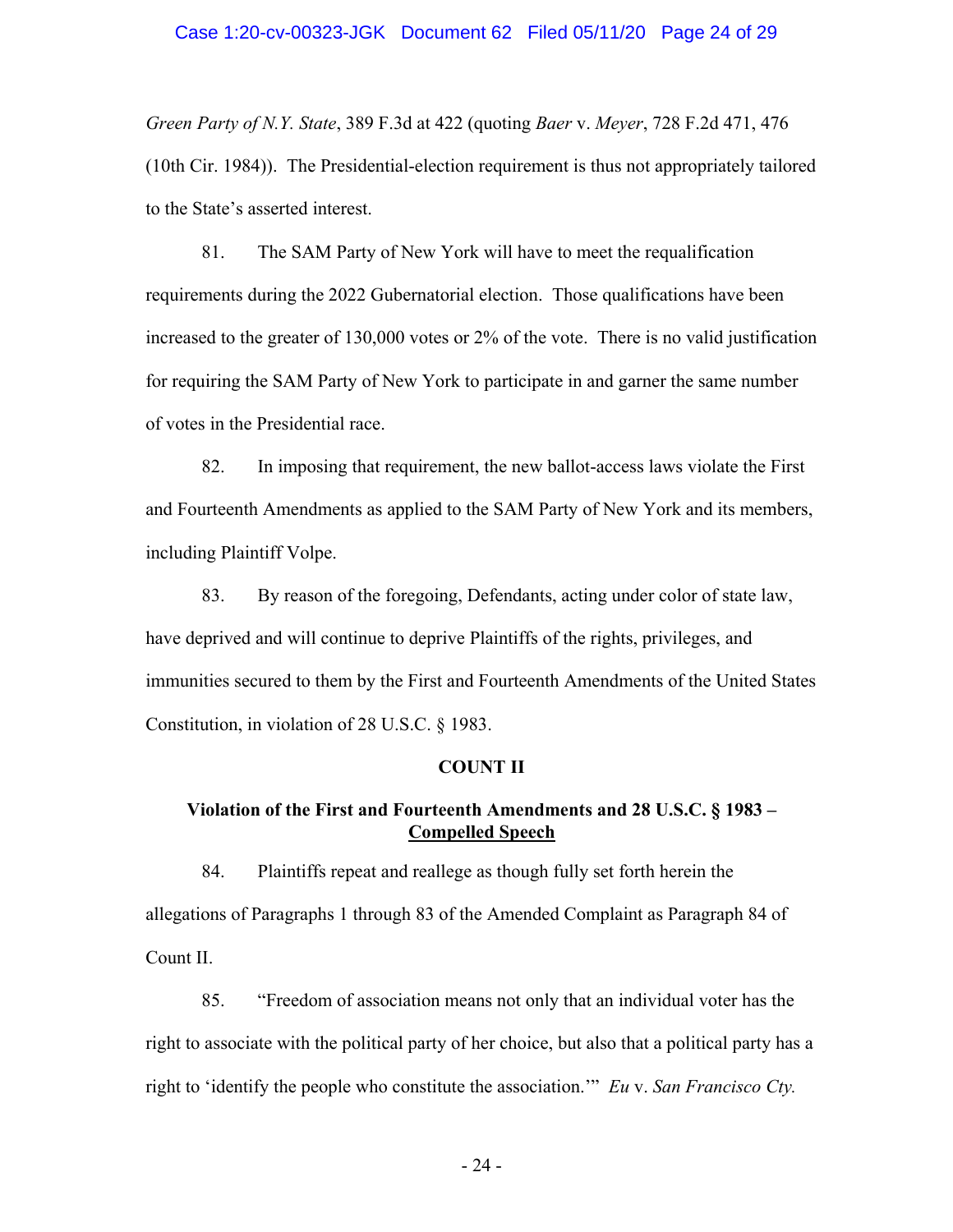*Democratic Cent. Comm.*, 489 U.S. 214, 224 (1989) (quoting *Tashjian* v. *Republican Party of Conn.*, 479 U.S. 208, 214 (1986)) (internal citations omitted). That right includes the ability "to select 'a standard-bearer who best represents the party's ideologies and preferences.'" *Id.* (quoting *Ripon Soc'y, Inc.* v. *Nat'l Republican Party*, 525 F.2d 567, 601 (D.C. Cir. 1975)).

86. As the Supreme Court recognized nearly 20 years ago, "a corollary of the right to associate is the right not to associate." *Cal. Democratic Party* v. *Jones*, 530 U.S. 567, 574 (2000). The SAM Party of New York does not want to nominate anyone for President. Were it to nominate the Republican or Democratic nominee—the only way to have a realistic chance at garnering the greater of 2% of the vote or 130,000 votes—the SAM Party of New York would be seen as endorsing the political views of that candidate on issues on which it otherwise would express no policy position. And, to achieve the required vote thresholds, it would be required to spend money supporting a candidate it does not wish to support, financially or otherwise. "In no area is the political association's right to exclude more important than in the process of selecting its nominee." *Id*. at 575. "That process often determines the party's positions on the most significant public policy issues of the day, and even when those positions are predetermined it is the nominee who becomes the party's ambassador to the general electorate in winning it over to the party's views." *Id.*

87. The body politic views a party's nomination of its candidate as the party's "select[ion of] a standard bearer who best represents the party's ideologies and preferences." *Eu*, 489 U.S. at 224. Being "saddled with an unwanted, and possibly

- 25 -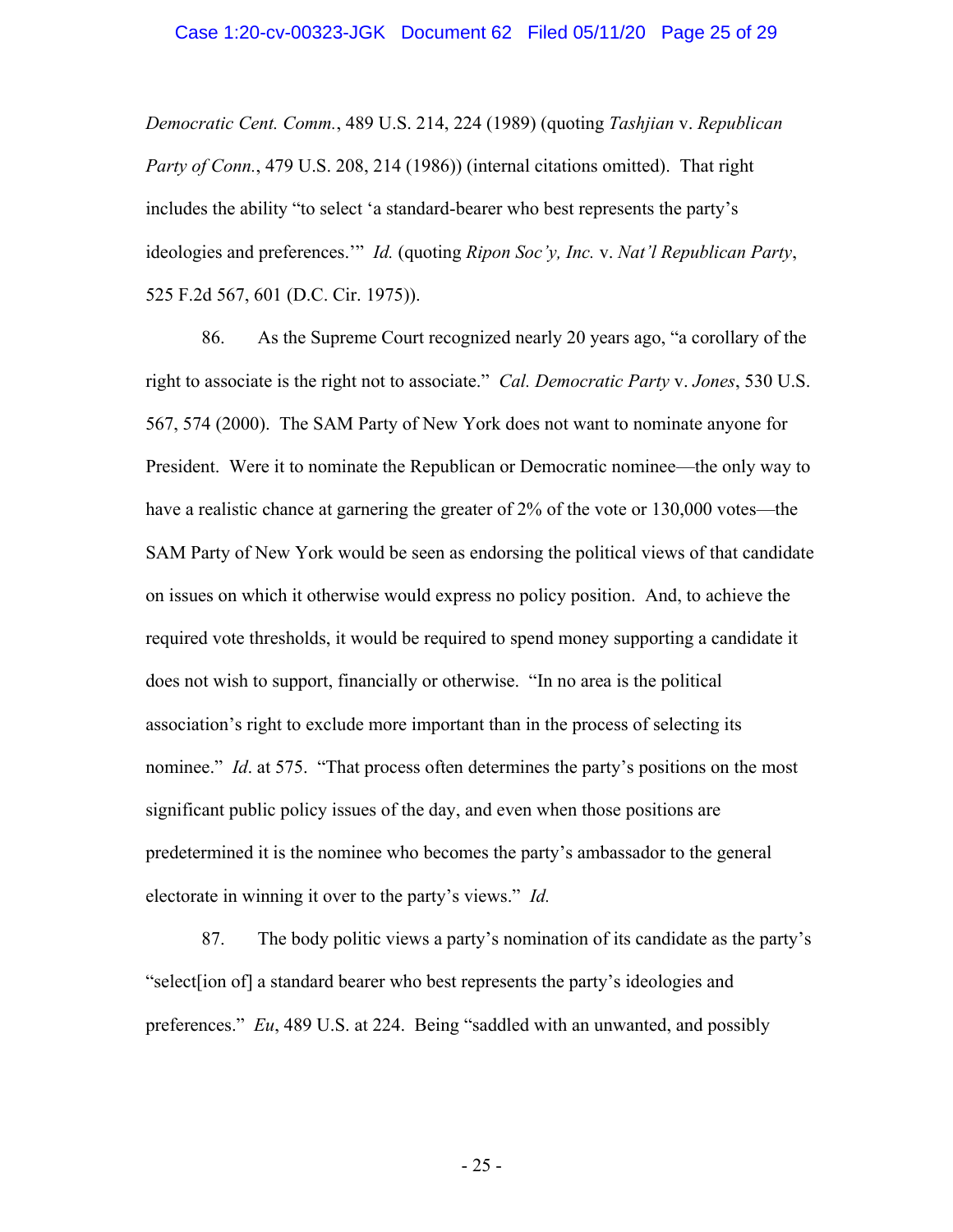### Case 1:20-cv-00323-JGK Document 62 Filed 05/11/20 Page 26 of 29

antithetical, nominee" could at the very least "severely transform it." *Cal. Democratic Party*, 530 U.S. at 579.

88. Requiring a one-state political party to participate in a national election in order to secure ballot access for state-wide and local elections also implicates principles of federalism and states' rights. The Constitution forbids a State from compelling a political party to participate in a national election and address nationwide issues in order to speak to statewide issues.

89. By compelling the SAM Party of New York to speak as to who should be the President in order to qualify to nominate candidates for statewide and local office, the new ballot-access laws impose a severe burden on the SAM Party of New York and its members, including Plaintiff Volpe.

90. The FY 2021 Budget offered no justification at all for this requirement. The new ballot-access laws contained therein violate the SAM Party of New York's and Plaintiff Volpe's rights under the First and Fourteenth Amendments.

91. By reason of the foregoing, Defendants, acting under color of state law, have deprived and will continue to deprive Plaintiffs of the rights, privileges, and immunities secured to them by the First and Fourteenth Amendments of the United States Constitution, in violation of 28 U.S.C. § 1983.

#### **COUNT III**

### **Violation of the Fourteenth Amendment and 28 U.S.C. § 1983 – Due Process and Equal Protection**

92. Plaintiffs repeat and reallege as though fully set forth herein the allegations of Paragraphs 1 through 91 of the Amended Complaint as Paragraph 92 of Count III.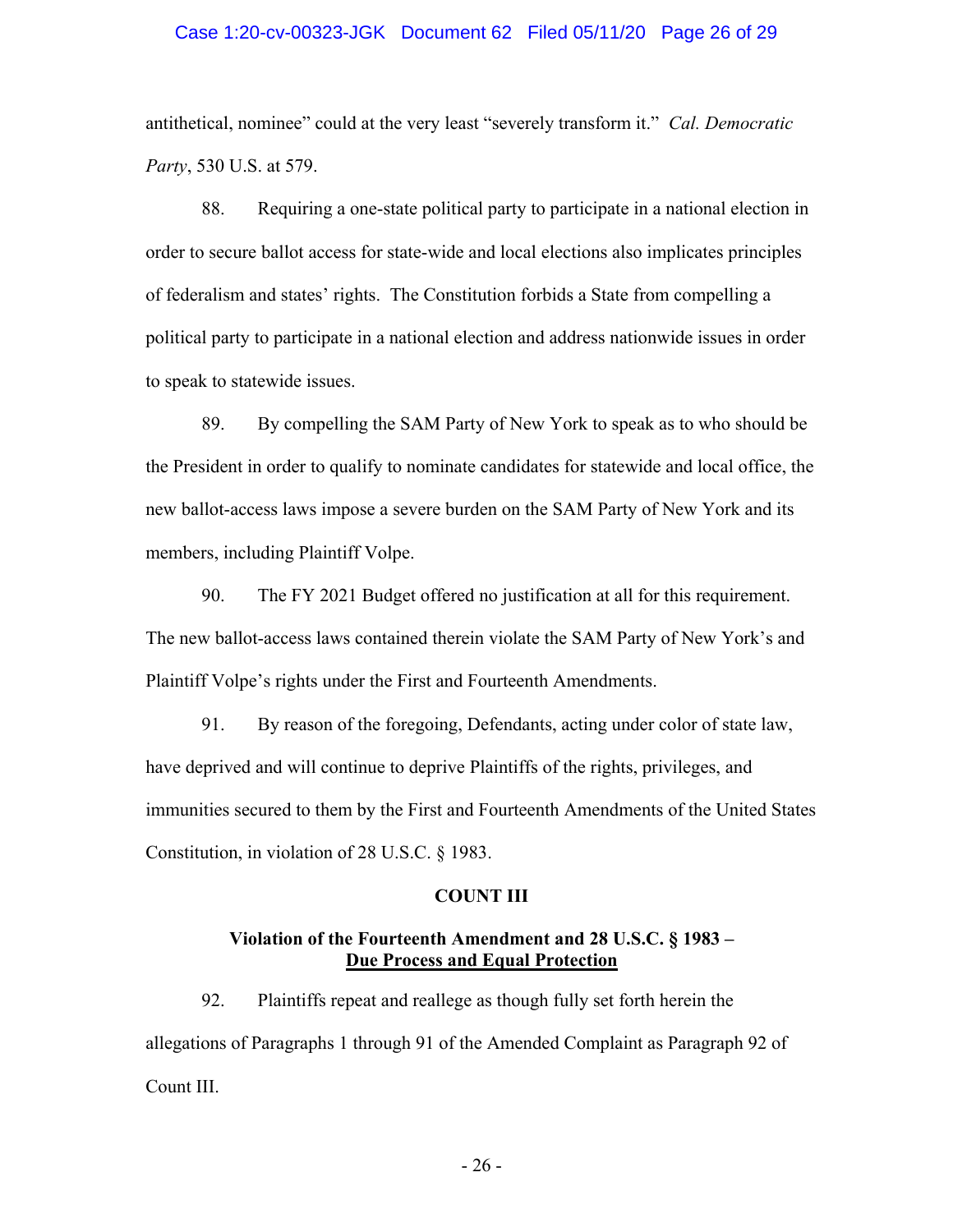### Case 1:20-cv-00323-JGK Document 62 Filed 05/11/20 Page 27 of 29

93. Ballot-access laws can affect smaller political parties differently than larger ones. The Constitution recognizes that "[n]ew parties struggling for their place must have the time and opportunity to organize in order to meet reasonable requirements for ballot position, just as the old parties have had in the past." *Williams* v. *Rhodes*, 393 U.S. 23, 32 (1968).

94. By requiring a political organization to nominate candidates for both President and Governor, to secure the greater of 2% of the vote or 130,000 votes for each such candidate on that organization's ballot line in order to be a recognized "party" under state law, and to secure that level of support in a Presidential election that will be held in only a few short months, the new ballot-access laws disproportionately impact and prejudice smaller and nascent political parties.

95. The burden on the SAM Party of New York of the Presidential-vote requirement is severe, and utterly unjustified.

96. By reason of the foregoing, Defendants, acting under color of state law, have deprived and will continue to deprive Plaintiffs of the rights, privileges, and immunities secured to them by the Fourteenth Amendment of the United States Constitution, in violation of 28 U.S.C. § 1983.

#### **PRAYER FOR RELIEF**

WHEREFORE, Plaintiffs respectfully request that the Court issue declaratory and injunctive relief against Defendants as follows:

A. Declaring that the requirement that a political organization nominate a candidate in a Presidential election in order to retain "party" status under New York's Election Law, and imposing that requirement in the 2020 Presidential election,

- 27 -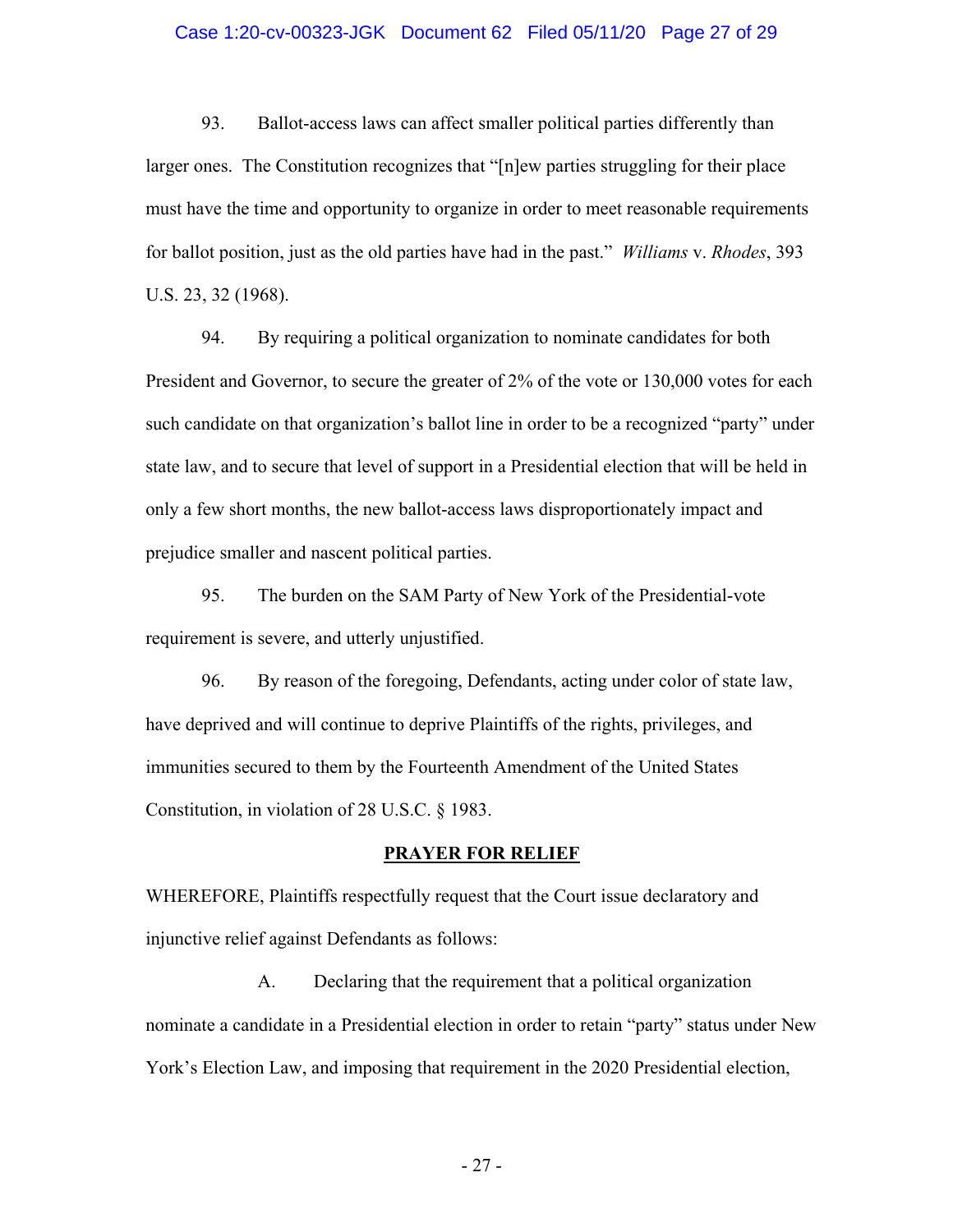### Case 1:20-cv-00323-JGK Document 62 Filed 05/11/20 Page 28 of 29

violates the First and Fourteenth Amendments as applied to the SAM Party of New York and its members, including Plaintiff Volpe;

B. Declaring that the requirement that a political organization nominate a candidate in the 2020 Presidential election, and secure substantial support for that Presidential candidate over only a few short months in order to retain "party" status under New York's Election Law, disproportionately affects and prejudices minority parties and violates the Fourteenth Amendment as applied to the SAM Party of New York and its members, including Plaintiff Volpe;

C. Preliminarily and permanently enjoining Defendants from declaring that the SAM Party of New York does not have "party" status under New York's Election Law if it chooses not to nominate a candidate in a Presidential election and thereby does not garner the greater of 2% of the vote or 130,000 votes in that election;

D. Preliminarily and permanently enjoining Defendants from removing the SAM Party of New York from the statewide ballots in subsequent elections solely because the SAM Party of New York chose not to nominate a candidate in the 2020 Presidential election and thereby did not garner the greater of 2% of the vote or 130,000 votes in that election;

E. Awarding Plaintiffs their reasonable attorneys' fees and costs incurred in this action; and

F. Awarding such other legal and equitable relief that the Court deems proper.